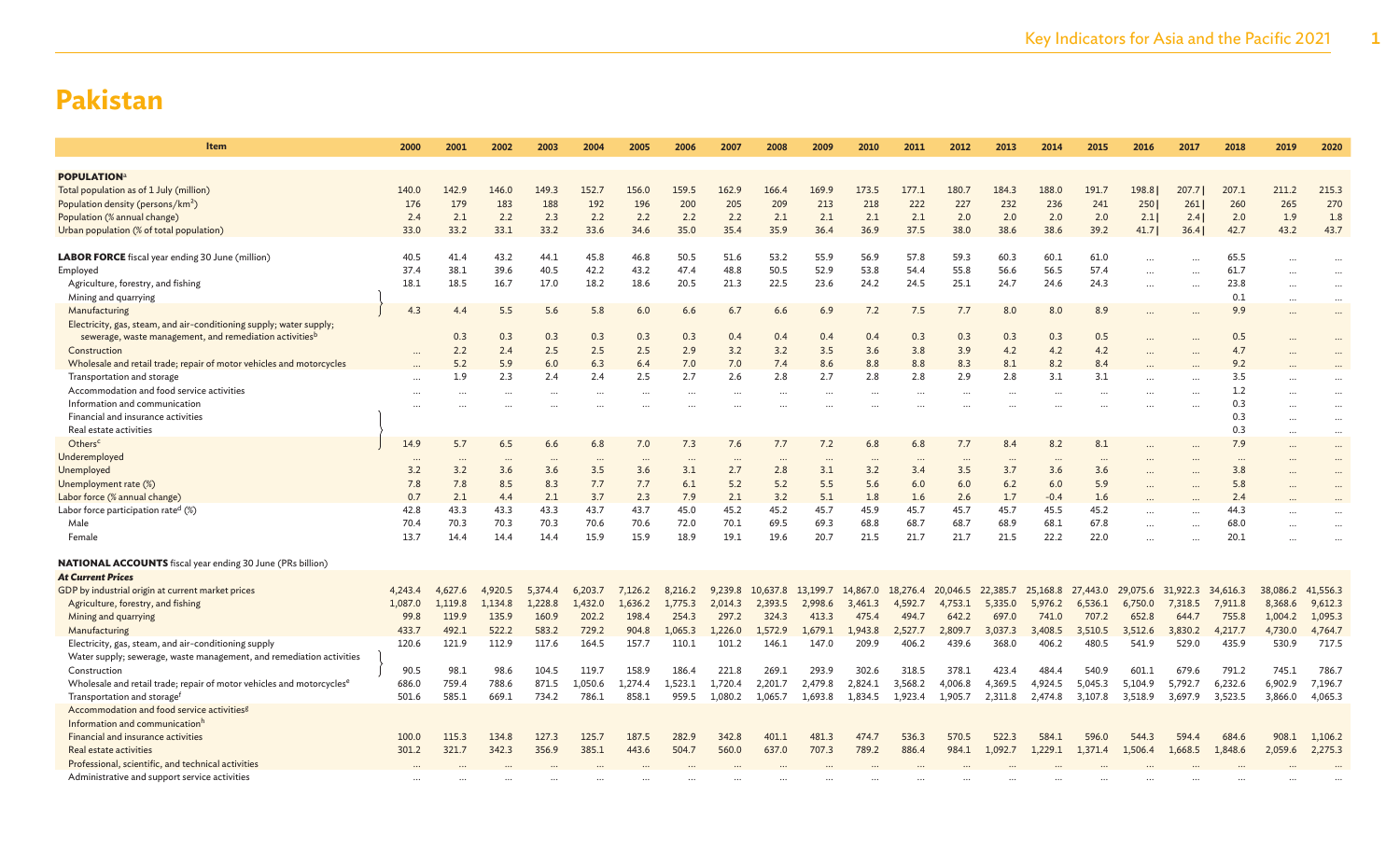| Item                                                                                                                          | 2000             | 2001             | 2002              | 2003               | 2004               | 2005           | 2006           | 2007           | 2008           | 2009              | 2010                                                                            | 2011           | 2012             | 2013                | 2014                | 2015                | 2016                | 2017                | 2018                | 2019               | 2020               |
|-------------------------------------------------------------------------------------------------------------------------------|------------------|------------------|-------------------|--------------------|--------------------|----------------|----------------|----------------|----------------|-------------------|---------------------------------------------------------------------------------|----------------|------------------|---------------------|---------------------|---------------------|---------------------|---------------------|---------------------|--------------------|--------------------|
| Public administration and defense; compulsory social security                                                                 | 231.8            | 247.4            | 273.7             | 300.8              | 328.4              | 361.2          | 425.2          | 470.7          | 529.1          | 654.1             | 778.0                                                                           | 1.009.4        | 1,244.7          | 1,486.1             | 1,660.4             | 1,818.5             | 2,050.6             | 2.263.4             | 2,629.9             | 2,968.9            | 3,332.9            |
| Education                                                                                                                     |                  |                  |                   |                    |                    |                |                |                |                |                   |                                                                                 |                |                  |                     |                     |                     |                     |                     |                     |                    |                    |
| Human health and social work activities                                                                                       |                  |                  |                   |                    |                    |                |                |                |                |                   |                                                                                 |                |                  |                     |                     |                     |                     |                     |                     |                    |                    |
| Arts, entertainment, and recreation                                                                                           |                  |                  |                   |                    |                    |                |                |                |                |                   |                                                                                 |                |                  |                     |                     |                     |                     |                     |                     |                    |                    |
| Other service activities                                                                                                      | 314.9            | 347.5            | 388.4             | 425.5              | 467                | 537.1          | 628.8          | 701.3          | 814.9          | 994.1             | 1,155.0                                                                         |                | 1,384.1 1,626.9  | 1,860.2             | 2.139.7             | 2,375.5             | 2,619.0             | 2,958.6             | 3,351.4             | 3,812.7            | 4,397.8            |
| Activities of households as employers; undifferentiated goods- and<br>services-producing activities of households for own use |                  |                  |                   |                    |                    |                |                |                |                |                   |                                                                                 |                |                  |                     |                     |                     |                     |                     |                     |                    |                    |
| Activities of extraterritorial organizations and bodies                                                                       |                  |                  |                   |                    |                    |                |                |                |                |                   |                                                                                 |                |                  |                     |                     |                     |                     |                     |                     |                    |                    |
| Gross value added at basic prices                                                                                             | 3.967.3          | 4,328.0          | 4.601.3           | 5.011.3            | 5.790.5            | 6.718.0        | 7.715.8        | 8,735.8        | 10.355.3       | 12.542.3          | 14,248.5                                                                        | 17.647.6       | 19.361.5         | 21.503.3            | 24,028.9            | 26,089.7            | 27,402.3            | 29,977.6            | 32,383.0            | 35,897.2           | 39,350.8           |
| Taxes less subsidies on production and imports<br>Net factor income from abroad                                               | 276.1<br>$-48.0$ | 299.6<br>$-54.5$ | 319.2<br>23.7     | 363.1<br>151.8     | 413.3<br>124.5     | 408.2<br>134.5 | 500.4<br>149.9 | 504.0<br>157.6 | 282.5<br>208.9 | 657.4             | 618.4<br>566.2                                                                  | 628.9<br>820.2 | 685.0<br>1.035.7 | 882.3               | 1.139.9             | 1.353.3             | 1,673.3             | 1.944.7             | 2.233.3             | 2,189.0<br>2,550.0 | 2,205.5<br>3,242.7 |
| <b>GNI</b>                                                                                                                    | 4,195.4          | 4,573.1          | 4,944.2           | 5,526.2            | 6,328.2            | 7,260.7        | 8,366.1        | 9,397.4        | 10,846.7       | 346.3<br>13,546.0 | 15,433.2                                                                        | 19,096.7       | 21,082.2         | 1,161.6<br>23,547.3 | 1,428.2<br>26,597.0 | 1,674.8<br>29,117.8 | 1,782.9<br>30,858.5 | 1,743.6<br>33,665.9 | 1,846.2<br>36,462.5 | 40,636.3           | 44,799.1           |
|                                                                                                                               |                  |                  |                   |                    |                    |                |                |                |                |                   |                                                                                 |                |                  |                     |                     |                     |                     |                     |                     |                    |                    |
| <b>Structure of Output</b> (% of GDP at basic prices)                                                                         |                  |                  |                   |                    |                    |                |                |                |                |                   |                                                                                 |                |                  |                     |                     |                     |                     |                     |                     |                    |                    |
| Agriculture                                                                                                                   | 27.4             | 25.9             | 24.7              | 24.5               | 24.7               | 24.4           | 23.0           | 23.1           | 23.1           | 23.9              | 24.3                                                                            | 26.0           | 24.5             | 24.8                | 24.9                | 25.1                | 24.6                | 24.4                | 24.4                | 23.3               | 24.4               |
| Industry                                                                                                                      | 18.8             | 19.2             | 18.9              | 19.3               | 21.0               | 21.1           | 20.9           | 21.1           | 22.3           | 20.2              | 20.6                                                                            | 21.2           | 22.1             | 21.0                | 21.0                | 20.1                | 19.4                | 19.0                | 19.1                | 19.5               | 18.7               |
| Services                                                                                                                      | 53.8             | 54.9             | 56.4              | 56.2               | 54.3               | 54.5           | 56.0           | 55.8           | 54.6           | 55.9              | 55.1                                                                            | 52.7           | 53.4             | 54.1                | 54.2                | 54.9                | 56.0                | 56.6                | 56.4                | 57.2               | 56.9               |
| Expenditure on GDP at current market prices                                                                                   | 4,243.4          | 4,627.6          | 4,920.5           | 5.374.4            | 6.203.7            | 7,126.2        | 8,216.2        | 9,239.8        | 10,637.8       | 13,199.7          | 14,867.0 18,276.4 20,046.5 22,385.7                                             |                |                  |                     | 25,168.8            | 27,443.0            | 29,075.6            | 31.922.3            | 34,616.3            | 38,086.2           | 41,556.3           |
| Final consumption expenditure                                                                                                 | 3,545.2          | 3,866.7          | 4,131.6           | 4,449.5            | 5,125.9            | 6,115.1        | 7,236.9        | 8,110.1        | 9,746.7        | 11,844.2          | 13,385.0                                                                        | 16,610.7       | 18,630.5         | 20,554.9            | 23,100.1            | 24,901.5            | 26.554.4            | 29.747.6            | 32,455.2            | 36,004.7           | 38,268.3           |
| Household final consumption                                                                                                   | 3,202.0          | 3,526.7          | 3,728.9           | 4,004.6            | 4,644.3            | 5,583.4        | 6,379.5        | 7,197.8        |                |                   | 8,709.6 10,455.8 11,851.3 14,831.3 16,527.8 18,091.8 20,391.2 21,890.3 23,266.5 |                |                  |                     |                     |                     |                     | 26,148.6 28,400.3   |                     | 31,547.7           | 32,949.4           |
| NPISHs final consumption                                                                                                      |                  |                  |                   |                    |                    |                |                |                |                |                   |                                                                                 |                |                  |                     |                     |                     |                     |                     |                     |                    |                    |
| Government final consumption                                                                                                  | 343.1            | 340.0            | 402.7             | 444.9              | 481.5              | 531.7          | 857.5          | 912.3          | 1.037.2        | 1.388.5           | 1.533.7                                                                         | 1.779.4        | 2,102.6          | 2,463.1             | 2,708.9             | 3.011.2             | 3,287.9             | 3,599.0             | 4,054.8             | 4,457.0            | 5,318.9            |
| Gross capital formation                                                                                                       | 745.9            | 805.2            | 793.0             | 895.9              | 1,019.5            | 1,262.9        | 1,588.3        | 1,735.9        | 2,043.1        | 2,316.5           | 2,349.7                                                                         | 2,580.7        | 3,022.2          | 3,348.3             | 3,683.5             | 4,310.5             | 4,560.8             | 5,155.6             | 6,003.3             | 5,954.8            | 6,369.6            |
| Gross fixed capital formation                                                                                                 | 678.0            | 731.2            | 714.2             | 810.0              | 920.3              | 1,148.9        | 1,456.9        | 1,588.0        | 1,872.9        | 2,105.3           | 2,111.8                                                                         | 2,288.3        | 2,701.5          | 2,990.1             | 3,280.8             | 3,871.4             | 4,095.6             | 4,644.9             | 5,449.5             | 5,345.4            | 5,704.7            |
| Public                                                                                                                        | 218.2            | 232.8            | 161.4             | 170.3              | 218.7              | 268.8          | 347.7          | 420.8          | 509.0          | 565.8             | 553.9                                                                           | 590.5          | 751.1            | 787.8               | 797.0               | 1,028.2             | 1,099.7             | 1,435.5             | 1,800.3             | 1,360.9            | 1,311.1            |
| Private                                                                                                                       | 459.9            | 498.4            | 552.9             | 639.7              | 701.6              | 880.1          | 1.109.2        | 1.167.3        | 1.363.8        | 1.539.4           | 1.557.9                                                                         | 1.697.8        | 1.950.3          | 2.202.3             | 2.483.8             | 2.843.2             | 2.995.9             | 3,209.4             | 3.649.2             | 3.984.5            | 4,393.6            |
| Changes in inventories                                                                                                        | 67.9             | 74.0             | 78.7              | 86.0               | 99.3               | 114.0          | 131.5          | 147.8          | 170.2          | 211.2             | 237.9                                                                           | 292.4          | 320.7            | 358.2               | 402.7               | 439.1               | 465.2               | 510.8               | 553.9               | 609.4              | 664.9              |
| Acquisitions less disposals of valuables                                                                                      | .                | $\cdots$         | $\ddots$<br>677.9 | $\cdot$ .<br>815.2 | $\ddotsc$<br>883.7 |                | 1.161.3        |                |                |                   |                                                                                 |                | 2.485.1          |                     | 3.081.3             |                     | 2.659.2             | 2.635.9             | $\cdots$            |                    | 4,168.8            |
| Exports of goods and services<br>Exports of goods                                                                             | 514.3            | 617.1            |                   |                    |                    | 1,019.8        |                | 1.221.0        | 1,317.2        | 1,636.2           | 2,009.5                                                                         | 2,552.6        |                  | 2,972.2             |                     | 2,910.2             |                     |                     | 3,105.8             | 3,842.4            |                    |
| <b>Exports of services</b>                                                                                                    | $\ddots$         |                  |                   |                    |                    |                |                |                |                |                   |                                                                                 |                |                  |                     |                     |                     |                     |                     |                     |                    |                    |
| Less: Imports of goods and services                                                                                           | 562.0            | 661.5            | 681.9             | 786.2              | 825.4              | 1,271.6        | 1,770.4        | 1,827.2        | 2,469.2        | 2,597.2           | 2,877.2                                                                         | 3,467.6        | 4,091.3          | 4,489.8             | 4,696.2             | 4,679.1             | 4,698.8             | 5,616.9             | 6,948.0             | 7,715.7            | 7,250.3            |
| Imports of goods                                                                                                              | $\cdots$         |                  |                   |                    |                    |                |                |                |                |                   |                                                                                 |                |                  |                     |                     |                     |                     |                     |                     |                    |                    |
| Imports of services                                                                                                           |                  |                  |                   |                    |                    |                |                |                |                |                   |                                                                                 |                |                  |                     |                     |                     |                     |                     |                     |                    |                    |
| Statistical discrepancy                                                                                                       |                  |                  |                   |                    |                    |                |                |                |                |                   |                                                                                 |                |                  |                     |                     |                     |                     |                     |                     |                    |                    |
| <b>Structure of Demand</b> (% of GDP at current market prices)                                                                |                  |                  |                   |                    |                    |                |                |                |                |                   |                                                                                 |                |                  |                     |                     |                     |                     |                     |                     |                    |                    |
| Household final consumption <sup>i</sup>                                                                                      | 75.5             | 76.2             | 75.8              | 74.5               | 74.9               | 78.4           | 77.6           | 77.9           | 81.9           | 79.2              | 79.7                                                                            | 81.1           | 82.4             | 80.8                | 81.0                | 79.8                | 80.0                | 81.9                | 82.0                | 82.8               | 79.3               |
| Government final consumption                                                                                                  | 8.1              | 7.3              | 8.2               | 8.3                | 7.8                | 7.5            | 10.4           | 9.9            | 9.7            | 10.5              | 10.3                                                                            | 9.7            | 10.5             | 11.0                | 10.8                | 11.0                | 11.3                | 11.3                | 11.7                | 11.7               | 12.8               |
| Gross capital formation                                                                                                       | 17.6             | 17.4             | 16.1              | 16.7               | 16.4               | 17.7           | 19.3           | 18.8           | 19.2           | 17.5              | 15.8                                                                            | 14.1           | 15.1             | 15.0                | 14.6                | 15.7                | 15.7                | 16.2                | 17.3                | 15.6               | 15.3               |
| Changes in inventories                                                                                                        | 1.6              | 1.6              | 1.6               | 1.6                | 1.6                | 1.6            | 1.6            | 1.6            | 1.6            | 1.6               | 1.6                                                                             | 1.6            | 1.6              | 1.6                 | 1.6                 | 1.6                 | 1.6                 | 1.6                 | 1.6                 | 1.6                | 1.6                |
| Exports of goods and services                                                                                                 | 12.1             | 13.3             | 13.8              | 15.2               | 14.2               | 14.3           | 14.1           | 13.2           | 12.4           | 12.4              | 13.5                                                                            | 14.0           | 12.4             | 13.3                | 12.2                | 10.6                | 9.1                 | 8.3                 | 9.0                 | 10.1               | 10.0               |
| Imports of goods and services                                                                                                 | 13.2             | 14.3             | 13.9              | 14.6               | 13.3               | 17.8           | 21.5           | 19.8           | 23.2           | 19.7              | 19.4                                                                            | 19.0           | 20.4             | 20.1                | 18.7                | 17.1                | 16.2                | 17.6                | 20.1                | 20.3               | 17.4               |
|                                                                                                                               |                  |                  |                   |                    |                    |                |                |                |                |                   |                                                                                 |                |                  |                     |                     |                     |                     |                     |                     |                    |                    |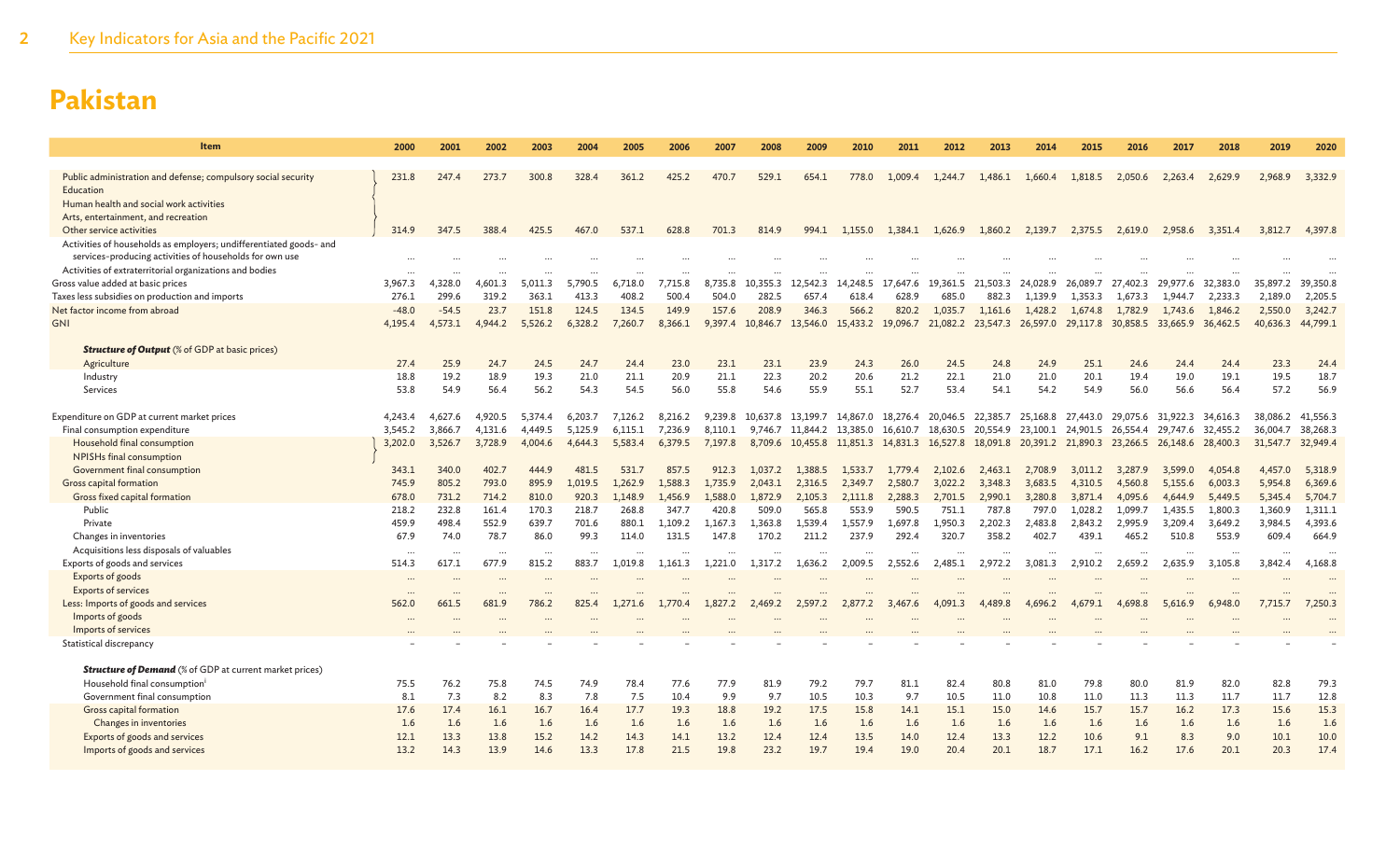| Item                                                                              | 2000             | 2001             | 2002             | 2003             | 2004                 | 2005             | 2006             | 2007             | 2008             | 2009             | 2010             | 2011             | 2012             | 2013             | 2014              | 2015             | 2016             | 2017              | 2018             | 2019             | 2020             |
|-----------------------------------------------------------------------------------|------------------|------------------|------------------|------------------|----------------------|------------------|------------------|------------------|------------------|------------------|------------------|------------------|------------------|------------------|-------------------|------------------|------------------|-------------------|------------------|------------------|------------------|
|                                                                                   |                  |                  |                  |                  |                      |                  |                  |                  |                  |                  |                  |                  |                  |                  |                   |                  |                  |                   |                  |                  |                  |
| <b>At Constant Prices</b>                                                         |                  |                  |                  |                  |                      |                  |                  |                  |                  |                  |                  |                  |                  |                  |                   |                  |                  |                   |                  |                  |                  |
| GDP by industrial origin at constant 2005/2006 market prices                      | 6,031.6          | 6,246.0          | 6,402.7          | 6,772.6          | 7,283.7              | 7,758.5          | 8,216.2          | 8,613.2          | 8,759.8          | 9,007.8          | 9,152.6          | 9,404.1          | 9,733.9          | 10,161.9         | 10,636.9 11,140.1 |                  | 11,755.8         | 12,408.8          | 13,133.0         | 13,283.3         | 13,159.1         |
| Agriculture, forestry, and fishing<br>Mining and quarrying                        | 1,524.8<br>189.5 | 1.513.8<br>201.3 | 1.525.3<br>216.3 | 1,592.6<br>239.5 | 1.638.0<br>291.7     | 1,753.0<br>245.5 | 1,775.3<br>254.3 | 1.836.1<br>273.0 | 1,869.3<br>281.6 | 1.934.7<br>274.7 | 1.939.1<br>282.3 | 1,977.2<br>269.8 | 2.048.8<br>283.7 | 2,103.6<br>294.7 | 2,156.1<br>298.9  | 2,202.0<br>313.7 | 2,205.4<br>333.1 | 2.253.6<br>331.1  | 2,343.6<br>356.9 | 2,356.8<br>361.2 | 2,434.9<br>331.3 |
| Manufacturing                                                                     | 584.6            | 645.9            | 672.2            | 721.2            | 839.3                | 973.8            | 1,065.3          | 1,161.6          | 1,232.4          | 1,181.0          | 1,197.2          | 1,227.1          | 1,252.7          | 1,313.4          | 1,387.6           | 1,441.5          | 1.494.6          | 1,581.7           | 1,667.5          | 1,656.1          | 1,533.7          |
| Electricity, gas, steam, and air-conditioning supply                              | 179.0            | 162.0            | 136.9            | 140.3            | 196.8                | 180.9            | 110.1            | 96.1             | 131.8            | 115.8            | 135.1            | 221.4            | 224.5            | 165.3            | 164.1             | 186.2            | 203.7            | 198.2             | 164.1            | 186.3            | 228.1            |
| Water supply; sewerage, waste management, and remediation activities              |                  |                  |                  |                  |                      |                  |                  |                  |                  |                  |                  |                  |                  |                  |                   |                  |                  |                   |                  |                  |                  |
| Construction                                                                      | 134.4            | 141.4            | 140.7            | 146.5            | 136.4                | 159.3            | 186.4            | 210.4            | 242.8            | 218.8            | 237.0            | 216.8            | 223.4            | 225.8            | 239.3             | 256.7            | 291.8            | 317.9             | 352.4            | 297.7            | 314.0            |
| Wholesale and retail trade; repair of motor vehicles and motorcycles <sup>e</sup> | 952.3            | 1,008.9          | 1,033.4          | 1,102.1          | 1,220.1              | 1,390.7          | 1,523.1          | 1.612.1          | 1,703.7          | 1,652.9          | 1,682.5          | 1,718.0          | 1,746.5          | 1,808.1          | 1.894.4           | 1,943.6          | 2,035.5          | 2,187.8           | 2,331.4          | 2,356.5          | 2,263.7          |
| Transportation and storage <sup>f</sup>                                           | 768.9            | 810.3            | 820.9            | 857.0            | 881.4                | 918.9            | 959.5            | 1,025.7          | 1,082.5          | 1,137.0          | 1,170.6          | 1,198.9          | 1,254.1          | 1,304.7          | 1,355.6           | 1,424.3          | 1,493.8          | 1,557.6           | 1,587.3          | 1,660.9          | 1,597.8          |
| Accommodation and food service activities <sup>g</sup>                            |                  |                  |                  |                  |                      |                  |                  |                  |                  |                  |                  |                  |                  |                  |                   |                  |                  |                   |                  |                  |                  |
| Information and communication <sup>h</sup>                                        |                  |                  |                  |                  |                      |                  |                  |                  |                  |                  |                  |                  |                  |                  |                   |                  |                  |                   |                  |                  |                  |
| Financial and insurance activities                                                | 157.9            | 168.4            | 173.2            | 185.3            | 209.6                | 243.6            | 282.9            | 308.7            | 328.1            | 296.4            | 286.8            | 274.7            | 279.2            | 302.4            | 315.4             | 335.4            | 357.0            | 396.7             | 426.0            | 445.2            | 450.3            |
| Real estate activities                                                            | 410.4            | 425.8            | 440.7            | 455.1            | 471.1                | 487.6            | 504.7            | 524.9            | 546.0            | 567.9            | 590.7            | 614.5            | 639.0            | 664.5            | 691.1             | 718.7            | 747.3            | 777.1             | 808.2            | 840.5            | 874.2            |
| Professional, scientific, and technical activities                                |                  |                  |                  |                  |                      |                  |                  |                  |                  |                  |                  |                  |                  |                  |                   |                  |                  |                   |                  |                  |                  |
| Administrative and support service activities                                     | 314.4            | 321.5            | 343.7            | 370.5            | 382.8                | 385.7            | 425.2            | 436.8            | 437.7            | 462.2            | 499.0            | 569.2            | 632.1            | 703.7            | 723.8             | 758.7            | 832.5            | 882.0             | 986.1            |                  |                  |
| Public administration and defense; compulsory social security<br>Education        |                  |                  |                  |                  |                      |                  |                  |                  |                  |                  |                  |                  |                  |                  |                   |                  |                  |                   |                  | 1,037.1          | 1,047.8          |
| Human health and social work activities                                           |                  |                  |                  |                  |                      |                  |                  |                  |                  |                  |                  |                  |                  |                  |                   |                  |                  |                   |                  |                  |                  |
| Arts, entertainment, and recreation                                               |                  |                  |                  |                  |                      |                  |                  |                  |                  |                  |                  |                  |                  |                  |                   |                  |                  |                   |                  |                  |                  |
| Other service activities                                                          | 414.5            | 437.1            | 471.6            | 501.9            | 530.7                | 570.0            | 628.8            | 657.5            | 693.3            | 738.6            | 781.1            | 832.9            | 886.2            | 932.8            | 990.8             | 1,050.8          | 1.122.0          | 1,213.3           | 1,320.7          | 1,402.2          | 1,466.1          |
| Activities of households as employers; undifferentiated goods- and                |                  |                  |                  |                  |                      |                  |                  |                  |                  |                  |                  |                  |                  |                  |                   |                  |                  |                   |                  |                  |                  |
| services-producing activities of households for own use                           |                  |                  |                  |                  |                      |                  |                  |                  |                  |                  |                  |                  |                  |                  |                   |                  |                  |                   |                  |                  |                  |
| Activities of extraterritorial organizations and bodies                           |                  |                  |                  |                  |                      |                  |                  |                  |                  |                  |                  |                  |                  |                  |                   |                  |                  |                   |                  |                  |                  |
| Gross value added at basic prices                                                 | 5,630.7          | 5,836.5          | 5,974.9          | 6.312.1          | 6,797.9              | 7.309.1          | 7,715.8          | 8,143.0          | 8,549.1          | 8,580.0          | 8,801.4          | 120.3<br>9       | 9,470.3          | 9,819.1          | 10,217.1          | 10,631.6         | 11,116.8         | 11,696.9          | 12,344.3         | 12,600.7         | 12,541.8         |
| Taxes less subsidies on production and imports                                    | 400.9            | 409.5            | 427.7            | 460.5            | 485.7                | 449.4            | 500.4            | 470.3            | 210.6            | 427.8            | 351.2            | 283.8            | 263.7            | 342.8            | 419.8             | 508.5            | 639.0            | 711.8             | 788.7            | 682.7            | 617.3            |
| Net factor income from abroad                                                     | $-85.2$          | $-84.0$          | 36.5             | 225.8            | 161.2                | 157.7            | 149.9            | 146.5            | 152.1            | 201.6            | 310.5            | 372.7            | 386.6            | 403.1            | 474.0             | 548.9            | 675.1            | 669.2             | 673.9            | 874.6            | 1,089.9          |
| <b>GNI</b>                                                                        | 5,946.4          | 6,162.0          | 6.439.2          | 6.998.4          | 7.444.9              | 7,916.2          | 8,366.1          | 8.759.7          | 8,911.9          | 9,209.4          | 9,463.0          | 9,776.8          | 10.120.5         | 10,565.0         | 11,110.9 11,689.0 |                  | 12,430.9         | 13,078.0          | 13,806.9         | 14,158.0         | 14,249.0         |
| Growth of Output (% annual change)                                                |                  |                  |                  |                  |                      |                  |                  |                  |                  |                  |                  |                  |                  |                  |                   |                  |                  |                   |                  |                  |                  |
| GDP                                                                               |                  | 3.6              | 2.5              | 5.8              | 7.5                  | 6.5              | 5.9              | 4.8              | 1.7              | 2.8              | 1.6              | 2.7              | 3.5              | 4.4              | 4.7               | 4.7              | 5.5              | 5.6               | 5.8              | 1.1              | $-0.9$           |
| Agriculture                                                                       |                  | $-0.7$           | 0.8              | 4.4              | 2.8                  | 7.0              | 1.3              | 3.4              | 1.8              | 3.5              | 0.2              | 2.0              | 3.6              | 2.7              | 2.5               | 2.1              | 0.2              | 2.2               | 4.0              | 0.6              | 3.3              |
| Industry                                                                          |                  | 5.8              | 1.3              | 7.0              | 17.4                 | 6.5              | 3.6              | 7.7              | 8.5              | $-5.2$           | 3.4              | 4.5              | 2.5              | 0.8              | 4.5               | 5.2              | 5.7              | 4.6               | 4.6              | $-1.6$           | $-3.8$           |
| Services                                                                          |                  | 5.1              | 3.5              | 5.7              | 6.4                  | 8.1              | 8.2              | 5.6              | 4.9              | 1.3              | 3.2              | 3.9              | 4.4              | 5.1              | 4.5               | 4.4              | 5.7              | 6.5               | 6.3              | 3.8              | $-0.6$           |
|                                                                                   |                  |                  |                  |                  |                      |                  |                  |                  |                  |                  |                  |                  |                  |                  |                   |                  |                  |                   |                  |                  |                  |
| Expenditure on GDP at 2005/2006 market prices                                     | 6,031.6          | 6,246.0          | 6,402.7          | 6,772.6          | 7,283.7              | 7,758.5          | 8,216.2          | 8,613.2          | 8,759.8          | 9,007.8          | 9,152.6          | 9,404.1          | 9,733.9          | 10,161.9         | 10,636.9          | 11,140.1         | 11,755.8         | 12,408.8          | 13,133.0         | 13,283.3         | 13,159.1         |
| Final consumption expenditure                                                     | 5,333.3          | 5,467.8          | 5,632.8          | 5,838.6          | 6.179.7              | 6.804.0          | 7,236.9          | 7,503.2          | 7,732.2          | 7,805.5          | 7,951.4          | 8,273.1          | 8,711.3          | 8,977.8          | 9,434.0           | 9,766.3          | 10,518.1         | 11,369.2 12,109.4 |                  | 12,445.6         | 12,097.1         |
| Household final consumption                                                       | 4,835.1          | 5,003.1          | 5,093.2          | 5,274.3          | 5.613.7              | 6,218.6          | 6.379.5          | 6.655.0          | 6,891.8          | 6,858.8          | 7,010.2          | 7.331.7          | 7.700.7          | 7.865.4          | 8,304.9           | 8,545.4          | 9,196.7          | 9,978.3           | 10,598.5         | 10,922.5         | 10,470.7         |
| NPISHs final consumption<br>Government final consumption                          | 498.2            | 4647             | 539.6            | 564.3            | 566.0                | 585.4            | 857.5            | 848.2            | 840.3            | 946.7            | 941.3            | 941.4            | 1.010.6          | 1.112.4          | 1.129.1           | 1,220.9          | 1.321.4          | 1.390.8           | 1.510.9          | 1.523.0          | 1,626.4          |
| Gross capital formation                                                           | 1,090.6          | 1,118.2          | 1,073.2          | 1,142.9          | 1,227.3              | 1,389.4          | 1,588.3          | 1,629.6          | 1,700.3          | 1,626.9          | 1,520.6          | 1,418.8          | 1,454.8          | 1,495.2          | 1,536.4           | 1,760.0          | 1,888.0          | 2,073.7           | 2,295.9          | 2,037.0          | 2,016.0          |
| Gross fixed capital formation                                                     | 994.1            | 1,018.2          | 970.7            | 1,034.5          | 1,110.7              | 1,265.3          | 1,456.9          | 1,491.8          | 1,560.2          | 1,482.8          | 1,374.2          | 1,268.3          | 1,299.1          | 1,332.6          | 1,366.3           | 1,581.8          | 1,699.9          | 1,875.2           | 2,085.7          | 1,824.5          | 1,805.5          |
| Public                                                                            | 332.8            | 326.8            | 224.2            | 211.9            | 269.7                | 306.3            | 347.7            | 393.6            | 419.0            | 382.4            | 333.1            | 296.8            | 334.9            | 327.1            | 304.0             | 391.1            | 421.6            | 540.8             | 658.1            | 435.9            | 368.7            |
| Private                                                                           | 661.3            | 691.4            | 746.5            | 822.7            | 841.1                | 959.0            | 1,109.2          | 1,098.2          | 1,141.2          | 1,100.4          | 1,041.1          | 971.5            | 964.1            | 1,005.5          | 1,062.3           | 1,190.7          | 1,278.3          | 1,334.4           | 1,427.6          | 1,388.6          | 1,436.8          |
| Changes in inventories                                                            | 96.5             | 99.9             | 102.4            | 108.4            | 116.5                | 124.1            | 131.5            | 137.8            | 140.2            | 144.1            | 146.4            | 150.5            | 155.7            | 162.6            | 170.2             | 178.2            | 188.1            | 198.5             | 210.1            | 212.5            | 210.5            |
| Acquisitions less disposals of valuables                                          | $\cdots$         |                  |                  |                  | $\ddot{\phantom{a}}$ |                  |                  |                  |                  |                  |                  |                  |                  |                  |                   |                  |                  |                   |                  |                  |                  |
| Exports of goods and services                                                     | 606.6            | 680.4            | 748.2            | 960.5            | 945.8                | 1,056.7          | 1,161.3          | 1,178.8          | 1,125.1          | 1,087.3          | 1,258.1          | 1,288.0          | 1,094.8          | 1,243.4          | 1,225.0           | 1,147.3          | 1,128.9          | 1,121.7           | 1,263.9          | 1,447.1          | 1,482.9          |
|                                                                                   |                  |                  |                  |                  |                      |                  |                  |                  |                  |                  |                  |                  |                  |                  |                   |                  |                  |                   |                  |                  |                  |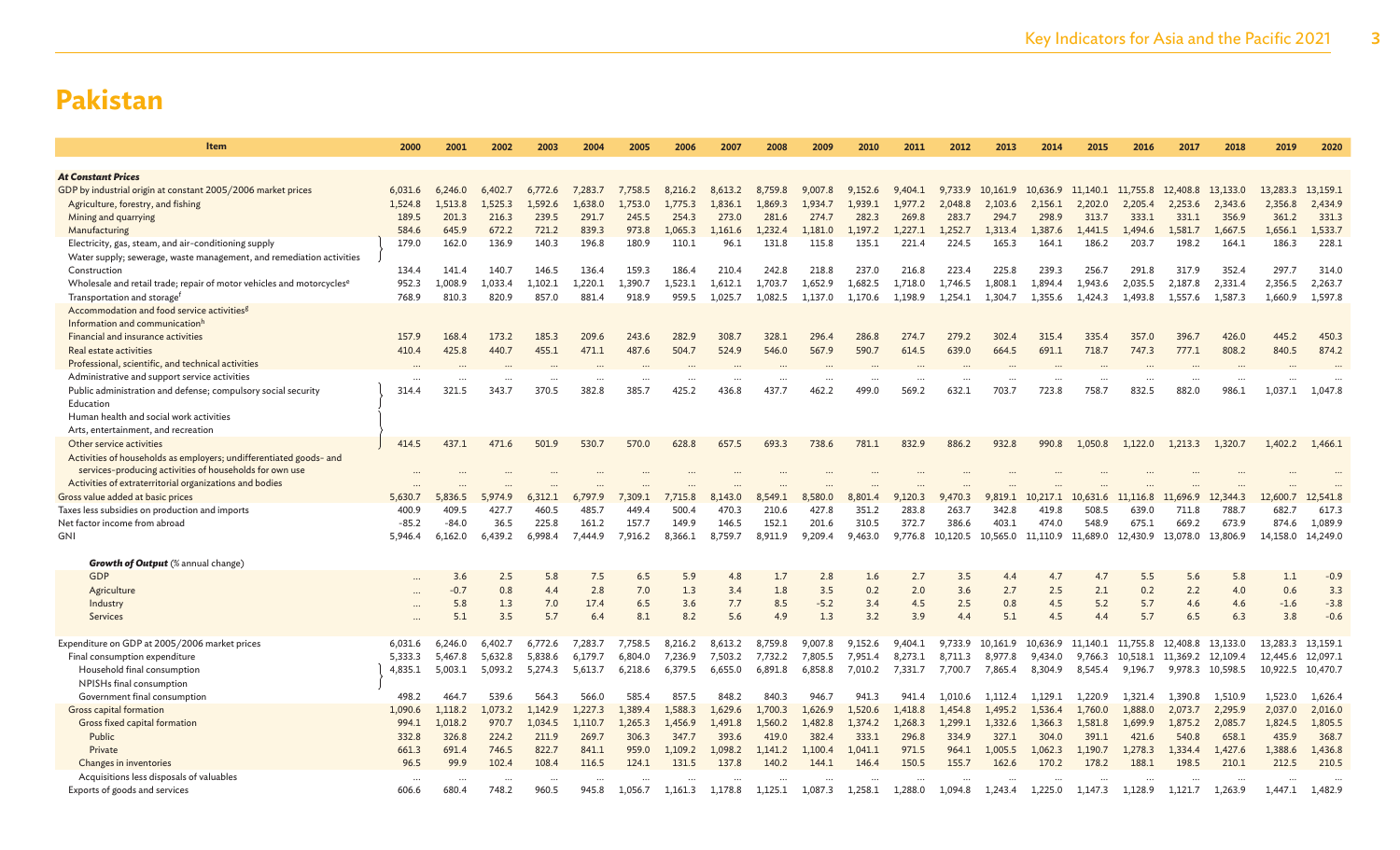| Item                                                                                        | 2000             | 2001             | 2002          | 2003           | 2004             | 2005             | 2006                              | 2007             | 2008           | 2009              | 2010             | 2011             | 2012               | 2013               | 2014               | 2015               | 2016               | 2017               | 2018               | 2019               | 2020                 |
|---------------------------------------------------------------------------------------------|------------------|------------------|---------------|----------------|------------------|------------------|-----------------------------------|------------------|----------------|-------------------|------------------|------------------|--------------------|--------------------|--------------------|--------------------|--------------------|--------------------|--------------------|--------------------|----------------------|
|                                                                                             |                  |                  |               |                |                  |                  |                                   |                  |                |                   |                  |                  |                    |                    |                    |                    |                    |                    |                    |                    |                      |
| Exports of goods<br><b>Exports of services</b>                                              |                  |                  |               |                |                  |                  |                                   |                  |                |                   |                  |                  |                    |                    |                    |                    |                    |                    |                    |                    |                      |
| Less: Imports of goods and services                                                         | 998.8            | 1.020.4          | 1,051.5       | 1,169.4        | 1.069.1          | 1,491.7          | 1,770.4                           | 1,698.3          | 1,797.9        | 1,511.9           | 1,577.6          | 1,575.8          | 1,527.0            | 1,554.6            | 1,558.6            | 1,533.5            | 1,779.2            | 2,155.8            | 2,536.1            | 2,646.3            | 2,436.9              |
| Imports of goods                                                                            |                  |                  |               |                |                  |                  |                                   |                  |                |                   |                  |                  |                    |                    |                    |                    |                    |                    |                    |                    |                      |
| Imports of services                                                                         |                  |                  |               |                |                  |                  |                                   |                  |                |                   |                  |                  |                    |                    |                    |                    |                    |                    |                    |                    |                      |
| Statistical discrepancy                                                                     |                  |                  |               |                |                  |                  |                                   |                  |                |                   |                  |                  |                    |                    |                    |                    |                    |                    |                    |                    |                      |
| <b>Growth of Demand</b> (% annual change)                                                   |                  |                  |               |                |                  |                  |                                   |                  |                |                   |                  |                  |                    |                    |                    |                    |                    |                    |                    |                    |                      |
| Household final consumptioni                                                                | $\cdots$         | 3.5              | 1.8           | 3.6            | 6.4              | 10.8             | 2.6                               | 4.3              | 3.6            | $-0.5$            | 2.2              | 4.6              | 5.0                | 2.1                | 5.6                | 2.9                | 7.6                | 8.5                | 6.2                | 3.1                | $-4.1$               |
| Government final consumption                                                                | $\cdots$         | $-6.7$           | 16.1          | 4.6            | 0.3              | 3.4              | 46.5                              | $-1.1$           | $-0.9$         | 12.7              | $-0.6$           | 0.0              | 7.3                | 10.1               | 1.5                | 8.1                | 8.2                | 5.3                | 8.6                | 0.8                | 6.8                  |
| Gross capital formation                                                                     | $\cdots$         | 2.5              | $-4.0$        | 6.5            | 7.4              | 13.2             | 14.3                              | 2.6              | 4.3            | $-4.3$            | $-6.5$           | $-6.7$           | 2.5                | 2.8                | 2.8                | 14.6               | 7.3                | 9.8                | 10.7               | $-11.3$            | $-1.0$               |
| Exports of goods and services<br>Imports of goods and services                              | $\ddotsc$        | 12.2<br>2.2      | 10.0<br>3.0   | 28.4<br>11.2   | $-1.5$<br>$-8.6$ | 11.7<br>39.5     | 9.9<br>18.7                       | 1.5<br>$-4.1$    | $-4.6$<br>5.9  | $-3.4$<br>$-15.9$ | 15.7<br>4.3      | 2.4<br>$-0.1$    | $-15.0$<br>$-3.1$  | 13.6<br>1.8        | $-1.5$<br>0.3      | $-6.3$<br>$-1.6$   | $-1.6$<br>16.0     | $-0.6$<br>21.2     | 12.7<br>17.6       | 14.5<br>4.3        | 2.5<br>$-7.9$        |
|                                                                                             | $\ddotsc$        |                  |               |                |                  |                  |                                   |                  |                |                   |                  |                  |                    |                    |                    |                    |                    |                    |                    |                    |                      |
| <b>Investment Financing at Current Prices</b>                                               |                  |                  |               |                |                  |                  |                                   |                  |                |                   |                  |                  |                    |                    |                    |                    |                    |                    |                    |                    |                      |
| Gross capital formation                                                                     | 745.9            | 805.2            | 793.0         | 895.9          | 1.019.5          | 1.262.9          | 1.588.3                           | 1.735.9          | 2,043.1        | 2,316.5           | 2.349.7          | 2,580.7          | 3.022.2            | 3,348.3            | 3,683.5            | 4,310.5            | 4,560.8            | 5.155.6            | 6,003.3            | 5,954.8            | 6,369.6              |
| Gross national saving                                                                       | 864.3            | 999.8            | 1.149.1       | 1,460.3        | 1.587.6          | 1.660.9          | 1.764.9                           | 1.930.2          | 1.908.0        | 2,613.2           | 3,118.4          | 3.840.4          | 4.090.3            | 4,831.0            | 5,525.5            | 6.481.5            | 6,731.5            | 6,390.8            | 6.867.6            | 8,331.9            | 10,649.4             |
| Gross domestic saving<br>Net factor income from abroad                                      | 698.2<br>$-48.0$ | 760.9<br>$-54.5$ | 788.9<br>23.7 | 924.9<br>151.8 | 1.077.8<br>124.5 | 1.011.1<br>134.5 | 979.2<br>149.9                    | 1.129.6<br>157.6 | 891.0<br>208.9 | 1.355.5<br>346.3  | 1.482.0<br>566.2 | 1.665.7<br>820.2 | 1.416.0<br>1,035.7 | 1.830.7            | 2.068.7            | 2.541.5<br>1,674.8 | 2,521.2            | 2.174.7            | 2.161.1            | 2.081.5            | 3,288.0<br>3,242.7   |
| Net current transfers from abroad <sup>k</sup>                                              | 214.0            | 293.3            | 336.5         | 383.6          | 385.3            | 515.3            | 635.7                             | 642.9            | 808.0          | 911.4             | 1.070.2          | 1.354.5          | 1.638.5            | 1,161.6<br>1.838.7 | 1,428.2<br>2.028.6 | 2.265.1            | 1,782.9<br>2,427.4 | 1,743.6<br>2,472.5 | 1,846.2<br>2,860.3 | 2,550.0<br>3,700.3 | 4,118.6              |
|                                                                                             |                  |                  |               |                |                  |                  |                                   |                  |                |                   |                  |                  |                    |                    |                    |                    |                    |                    |                    |                    |                      |
| <b>Savings and Investment</b> (% of GDP at current market prices)                           |                  |                  |               |                |                  |                  |                                   |                  |                |                   |                  |                  |                    |                    |                    |                    |                    |                    |                    |                    |                      |
| Gross domestic saving                                                                       | 16.5             | 16.4             | 16.0          | 17.2           | 17.4             | 14.2             | 11.9                              | 12.2             | 8.4            | 10.3              | 10.0             | 9.1              | 7.1                | 8.2                | 8.2                | 9.3                | 8.7                | 6.8                | 6.2                | 5.5                | 7.9                  |
| Gross national saving                                                                       | 20.4             | 21.6             | 23.4          | 27.2           | 25.6             | 23.3             | 21.5                              | 20.9             | 17.9           | 19.8              | 21.0             | 21.0             | 20.4               | 21.6               | 22.0               | 23.6               | 23.2               | 20.0               | 19.8               | 21.9               | 25.6                 |
| Gross capital formation                                                                     | 17.6             | 17.4             | 16.1          | 16.7           | 16.4             | 17.7             | 19.3                              | 18.8             | 19.2           | 17.5              | 15.8             | 14.1             | 15.1               | 15.0               | 14.6               | 15.7               | 15.7               | 16.2               | 17.3               | 15.6               | 15.3                 |
| <b>At Current Market Prices</b> (PRs)                                                       |                  |                  |               |                |                  |                  |                                   |                  |                |                   |                  |                  |                    |                    |                    |                    |                    |                    |                    |                    |                      |
| Per capita GDP                                                                              | 30,854           | 32,969           | 34,369        | 36,624         | 41,455           | 46,720           | 52,881                            | 58,417           | 64,604         | 78,486            | 86,572           | 104,252          | 112,048            | 122,641            | 135,178            | 144,536            | 150,215            | 161,833            | 172,255            | 186,104            | 199,493              |
| Per capita GNI                                                                              | 30,506           | 32,581           | 34,534        | 37,659         | 42,287           | 47,601           | 53,846                            | 59,413           | 65,873         | 80,545            | 89,869           | 108,931          | 117,837            | 129,005            | 142,849            | 153,357            | 159,426            | 170,672            | 181,441            | 198,565            | 215,060              |
|                                                                                             |                  |                  |               |                |                  |                  |                                   |                  |                |                   |                  |                  |                    |                    |                    |                    |                    |                    |                    |                    |                      |
| <b>PRODUCTION INDEX<sup>m</sup> period averages</b>                                         | 100.0            | 93.0             | 96.5          | 104.0          | 106.9            | 104.1            | 100.0                             | 115.5            | 125.0          | 112.8             | 110.7            | 118.5            | 123.3              | 130.1              | 139.8              | 133.1              | 136.5              | 152.3              | 161.2              | 139.6              | 141.2                |
| Agriculture; 1999/2000 = 100   2005/2006 = 100<br>Mining; 1999/2000 = 100   2005/2006 = 100 | 100.0            | 105.6            | 112.5         | 119.6          | 134.8            | 148.7            | 100.0                             | 103.7            | 108.9          | 108.1             | 110.2            | 108.0            | 113.7              | 115.3              | 118.5              | 120.5              | 121.6              | 123.2              | 129.8              | 128.2              | 119.7                |
| Manufacturing; 1999/2000 = 100   2005/2006 = 100                                            | 100.0            | 101.0            | 114.8         | 123.1          | 146.4            | 173.0            | 100.0                             | 109.5            | 116.1          | 109.1             | 109.6            | 111.1            | 112.4              | 117.4              | 123.7              | 127.9              | 131.9              | 139.6              | 146.9              | 143.6              | 129.4                |
|                                                                                             |                  |                  |               |                |                  |                  |                                   |                  |                |                   |                  |                  |                    |                    |                    |                    |                    |                    |                    |                    |                      |
| <b>ENERGY</b> annual values                                                                 |                  |                  |               |                |                  |                  |                                   |                  |                |                   |                  |                  |                    |                    |                    |                    |                    |                    |                    |                    |                      |
| Crude petroleum <sup>n</sup> (t '000)                                                       |                  |                  |               |                |                  |                  |                                   |                  |                |                   |                  |                  |                    |                    |                    |                    |                    |                    |                    |                    |                      |
| Production<br>Exports                                                                       | 2,780<br>362     | 2,874<br>441     | 3,162<br>242  | 3,198<br>157   | 3,084<br>36      | 3,288<br>37      | 3,263<br>$\overline{\phantom{a}}$ | 3,355            | 3,490          | 3,276             | 3,231            | 3,277            | 3,350              | 3,795              | 4,237<br>25        | 4,627<br>566       | 4,246<br>318       | 4,329<br>190       | 4,368<br>383       | 4,359<br>572       | 3,768                |
| Imports                                                                                     |                  | 6,826            | 6,758         | 6,958          | 8,233            | 8,325            | 8,236                             | 7,974            | 8,215          | 7,967             | 6,521            | 6,715            | 6,615              | 6,950              | 8,037              | 8,332              | 8,676              | 8,660              | 10,331             | 9,029              | $\ddots$<br>$\ddots$ |
| Consumption                                                                                 | 18,053           | 17,931           | 17,232        | 16,716         | 13,637           | 14,907           | 14,863                            | 17,117           | 18,370         | 18,199            | 19,439           | 19,190           | 18,978             | 19,704             | 21,109             | 22,160             | 23,287             | 25,562             | 24,678             | $\cdots$           | $\ddots$             |
|                                                                                             |                  |                  |               |                |                  |                  |                                   |                  |                |                   |                  |                  |                    |                    |                    |                    |                    |                    |                    |                    |                      |
| Coal (t '000)                                                                               |                  |                  |               |                |                  |                  |                                   |                  |                |                   |                  |                  |                    |                    |                    |                    |                    |                    |                    |                    |                      |
| Production                                                                                  | 3,255            | 3,285            | 3,512         | 3,609          | 3,325            | 3,367            | 3,881                             | 3,702            | 4,066          | 3,679             | 3,536            | 3,292            | 3,179              | 2,813              | 3,340              | 3,408              | 3,749              | 3,954              | 4,478              | 5,407              | 8,435                |
| Exports<br>Imports                                                                          | 957              | 950              | 1.081         | 1,578          | 2,789            | 3.307            | 2,843                             | 4,251            | 5,987          | 4,652             | 4,658            | 4,267            | 4,057              | 3<br>3,710         | 3,119              | 5,004              | 4.885              | 7,021              | 13,684             | 208<br>15,686      | $\ddot{\phantom{a}}$ |
| Consumption                                                                                 | 4,125            | 4,044            | 4,409         | 4,890          | 6,065            | 7,894            | 7,714                             | 7,894            | 10,111         | 8,390             | 8,139            | 7,717            | 7,670              | 6,889              | 6,558              | 8,715              | 9,027              | 11,186             | 17,981             | $\cdots$           |                      |
|                                                                                             |                  |                  |               |                |                  |                  |                                   |                  |                |                   |                  |                  |                    |                    |                    |                    |                    |                    |                    |                    |                      |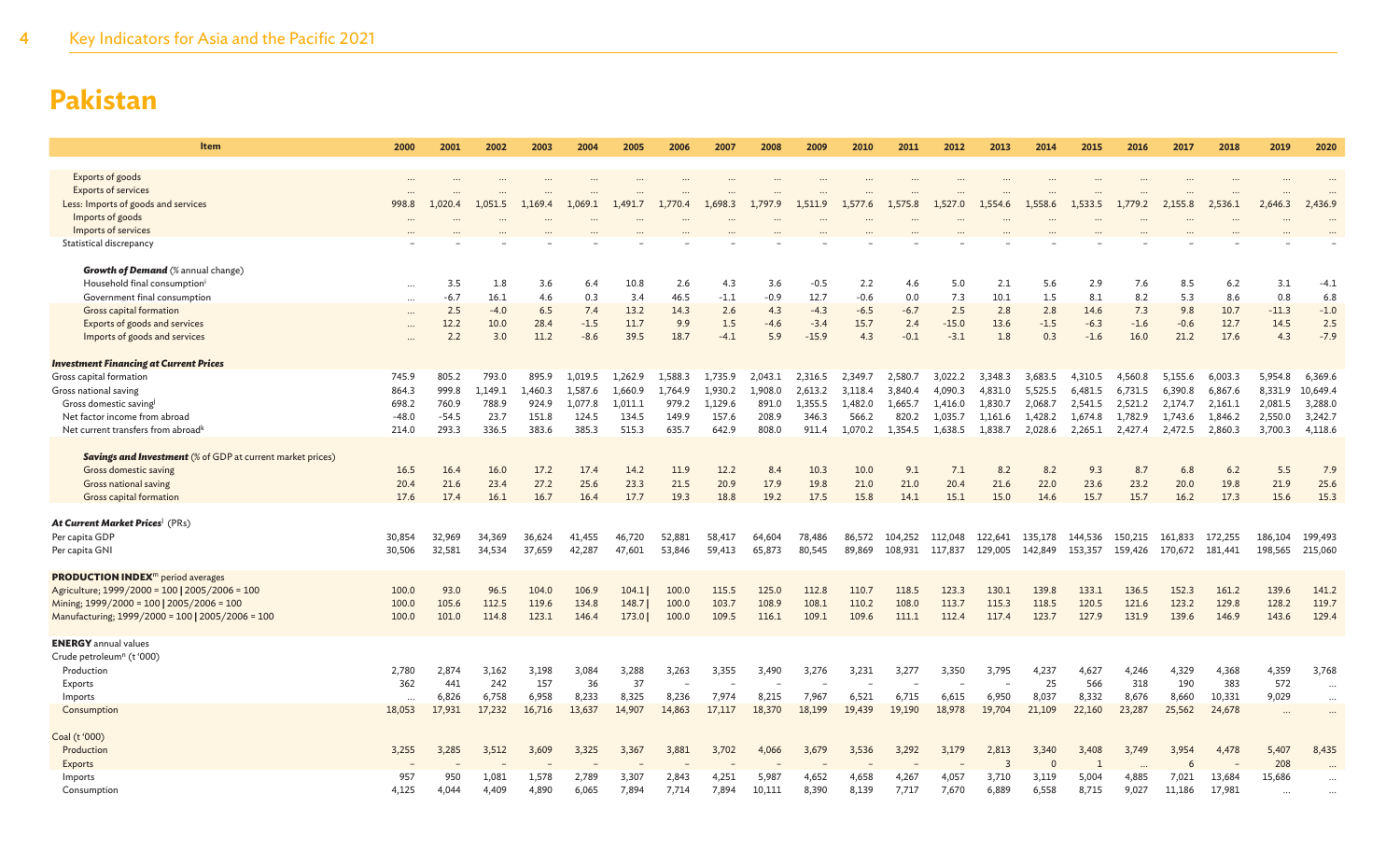| <b>Item</b>                                                                           | 2000      | 2001      | 2002      | 2003     | 2004      | 2005      | 2006      | 2007     | 2008     | 2009    | 2010      | 2011    | 2012    | 2013    | 2014      | 2015     | 2016     | 2017     | 2018      | 2019     | 2020     |
|---------------------------------------------------------------------------------------|-----------|-----------|-----------|----------|-----------|-----------|-----------|----------|----------|---------|-----------|---------|---------|---------|-----------|----------|----------|----------|-----------|----------|----------|
|                                                                                       |           |           |           |          |           |           |           |          |          |         |           |         |         |         |           |          |          |          |           |          |          |
| Natural gas (m <sup>3</sup> million)                                                  |           |           |           |          |           |           |           |          |          |         |           |         |         |         |           |          |          |          |           |          |          |
| Production                                                                            | 23,056    | 24,789    | 26,161    | 27,965   | 33,886    | 37,893    | 39,444    | 39,826   | 40,970   | 41,153  | 41,995    | 41,676  | 44,151  | 42,646  | 42,302    | 41,511   | 41,958   | 41,684   | 41,318    | 40,684   | 37,288   |
| Exports                                                                               |           |           |           |          |           |           |           |          |          |         |           |         |         |         |           |          |          |          | $\ddotsc$ | $\cdots$ |          |
| Imports                                                                               | $\ddotsc$ | $\ddotsc$ |           |          | $\ddotsc$ |           |           |          |          |         | $\ddotsc$ |         |         |         | $\ddotsc$ | 473      | 2,404    | 4,456    | 7,493     | 6,922    |          |
| Consumption                                                                           | 20,137    | 21,929    | 23,353    | 24,575   | 29,622    | 32,711    | 34,486    | 34,428   | 35,928   | 35,765  | 36,189    | 35,137  | 36,483  | 35,905  | 34,560    | 34,690   | 36,956   | 39,006   | 41,198    |          |          |
| Electricity <sup>o</sup> (kWh million)                                                |           |           |           |          |           |           |           |          |          |         |           |         |         |         |           |          |          |          |           |          |          |
| Production                                                                            | 66,562    | 68,117    | 73,180    | 75,682   | 80,899    | 86,321    | 93,629    | 98,666   | 97,916   | 92,848  | 96,613    | 101,385 | 97,281  | 98,535  | 108,151   | 110,128  | 115,502  | 123,532  | 134,981   | 136,460  | 134,818  |
| Exports                                                                               |           |           |           |          |           |           |           |          |          |         |           |         |         |         | $\cdots$  | $\cdots$ | $\cdots$ | $\cdots$ |           | $\cdots$ |          |
| Imports                                                                               |           |           |           |          |           |           |           |          |          |         |           |         |         |         | 419       | 443      | 463      | 496      | 556       | 441      |          |
| Consumption                                                                           | 45,587    | 48,585    | 50,622    | 52,656   | 57,491    | 61,327    | 67,603    | 72,712   | 73,400   | 70,371  | 74,348    | 77,099  | 76,761  | 76,789  | 83,409    | 85,818   | 90,431   | 95,529   | 106,927   | $\cdots$ |          |
| Retail prices (PRs/L)                                                                 |           |           |           |          |           |           |           |          |          |         |           |         |         |         |           |          |          |          |           |          |          |
| Gasoline, premium                                                                     | 26        | 30        | 33        | 33       | 34        | 49        | 58        | 54       | 59       | 67      | 68        | 76      | 93      | 100     | 110       | 70       | 76       | 73       | 91        | 107      |          |
| Diesel                                                                                | 12        | 17        | 19        | 21       | 23        | 32        | 39        | 38       | 42       | 61      | 70        | 82      | 100     | 108     | 114       | 81       | 81       | 81       | 104       | 121      |          |
|                                                                                       |           |           |           |          |           |           |           |          |          |         |           |         |         |         |           |          |          |          |           |          |          |
| <b>PRICE INDEXES</b> period averages                                                  |           |           |           |          |           |           |           |          |          |         |           |         |         |         |           |          |          |          |           |          |          |
| Consumer (national); 2000/2001   2007/2008   2015/2016 = 100                          | 95.8      | 100.0     | 103.5     | 106.8    | 111.6     | 122.0     | 131.6     | 141.9    | 100.0    | 117.0   | 128.9     | 146.5   | 162.6   | 174.5   | 189.6     | 198.2    | 203.8    | 212.3    | 220.6     | 236.8    | 129.8    |
| Food and nonalcoholic beverages                                                       | $\ddots$  | 100.0     | 102.5     | 105.4    | 111.7     | 125.7     | 134.4     | 148.2    | 100.0    | 123.1   | 139.1     | 164.1   | 182.2   | 195.2   | 212.7     | 217.3    | 219.4    | 226.6    | 233.0     | 242.6    | 129.6    |
| Alcoholic beverages, tobacco, and narcotics                                           | $\cdots$  |           |           |          |           |           |           |          | 100.0    | 113.6   | 136.7     | 151.6   | 165.0   | 191.0   | 223.4     | 269.9    | 329.3    | 368.9    | 310.1     | 345.3    | 135.8    |
| Clothing and footwear                                                                 |           | 100.0     | 103.2     | 106.8    | 109.7     | 113.0     | 117.6     | 123.7    | 100.0    | 111.7   | 119.2     | 133.4   | 153.5   | 175.6   | 198.0     | 213.8    | 224.2    | 233.4    | 244.5     | 260.9    | 129.6    |
| Housing, water, electricity, gas, and other fuels                                     |           |           |           |          |           |           |           |          | 100.0    | 112.0   | 122.1     | 135.3   | 146.2   | 151.3   | 164.6     | 174.9    | 183.9    | 192.9    | 202.5     | 221.1    | 128.3    |
| Furnishings, household equipment, and routine household maintenance                   |           | 100.0     | 103.8     | 105.3    | 115.7     | 117.3     | 124.3     | 131.6    | 100.0    | 116.0   | 123.9     | 135.6   | 160.3   | 179.9   | 195.9     | 208.7    | 217.4    | 223.9    | 233.1     | 251.4    | 125.7    |
| Health                                                                                |           | 100.0     | 102.4     | 105.6    | 106.9     | 107.9     | 110.7     | 120.9    | 100.0    | 108.0   | 114.3     | 123.8   | 138.0   | 156.6   | 167.2     | 176.2    | 182.7    | 201.8    | 218.1     | 235.3    | 136.8    |
| Transpor                                                                              | $\cdots$  | 100.0     | 103.8     | 105.3    | 115.7     | 120.2     | 131.0     | 134.6    | 100.0    | 125.2   | 132.8     | 149.0   | 171.4   | 186.4   | 195.2     | 187.2    | 174.3    | 172.9    | 182.2     | 211.5    | 138.7    |
| Communication                                                                         | $\cdots$  |           |           |          |           |           |           |          | 100.0    | 105.6   | 109.7     | 122.5   | 122.9   | 126.2   | 129.8     | 130.1    | 130.6    | 131.8    | 133.3     | 141.3    | 106.8    |
| Recreation and culture                                                                | $\ddots$  | 100.0     | 106.3     | 107.2    | 106.1     | 105.9     | 105.7     | 105.8    | 100.0    | 114.3   | 127.9     | 134.6   | 145.4   | 169.1   | 183.8     | 190.3    | 194.2    | 196.3    | 200.2     | 215.9    | 118.7    |
| Education                                                                             | $\cdots$  | 100.0     | 105.0     | 109.7    | 114.2     | 117.6     | 125.0     | 133.8    | 100.0    | 108.2   | 119.4     | 128.2   | 143.8   | 156.7   | 172.6     | 196.4    | 213.0    | 235.7    | 264.8     | 290.0    | 141.9    |
| Restaurants and hotels                                                                | $\ddots$  | $\cdots$  | $\cdots$  | $\cdots$ |           | $\ddotsc$ | $\ddotsc$ | $\cdots$ | 100.0    | 123.5   | 140.4     | 164.0   | 185.8   | 203.6   | 228.6     | 244.6    | 256.8    | 256.8    | 285.9     | 302.0    | 127.8    |
| Miscellaneous goods and services                                                      | $\ddots$  | $\ddotsc$ | $\ddotsc$ |          | $\cdots$  | $\ddotsc$ | $\ddotsc$ | $\cdots$ | 100.0    | 117.7   | 133.6     | 152.5   | 181.5   | 199.5   | 210.2     | 221.1    | 228.2    | 240.2    | 255.0     | 276.5    | 133.0    |
| Wholesale; 2000/2001   2007/2008   2015/2016 = 100                                    | 94.2      | 100.0     | 102.0     | 107.8    | 116.3     | 124.1     | 136.7     | 146.2    | 100.0    | 118.9   | 135.4     | 164.2   | 181.3   | 194.6   | 210.5     | 209.9    | 207.7    | 216.0    | 223.5     | 250.3    | 140.6    |
| Implicit GDP deflator; 2005/2006 = 100                                                | 70.4      | 74.1      | 76.9      | 79.4     | 85.2      | 91.9      | 100.0     | 107.3    | 121.4    | 146.5   | 162.4     | 194.3   | 205.9   | 220.3   | 236.6     | 246.3    | 247.3    | 257.3    | 263.6     | 286.7    | 315.8    |
| <b>Price indexes</b> (% annual change)                                                |           |           |           |          |           |           |           |          |          |         |           |         |         |         |           |          |          |          |           |          |          |
| Consumer price index (national)                                                       | 3.6       | 4.4       | 3.5       | 3.1      | 4.6       | 9.3       | 7.9       | 7.8      | 12.0     | 17.0    | 10.1      | 13.7    | 11.0    | 7.4     | 8.6       | 4.5      | 2.9      | 4.2      | 3.9       | 7.3      | 10.7     |
| Food and nonalcoholic beverages price index <sup>p</sup>                              | $\ddots$  | $\cdots$  | 2.5       | 2.8      | 6.0       | 12.5      | 6.9       | 10.3     | 17.6     | 23.5    | 12.6      | 18.3    | 11.0    | 6.7     | 8.6       | 2.6      | 1.0      | 3.3      | 2.8       | 4.2      | 15.5     |
| Wholesale price index                                                                 | 1.8       | 6.2       | 2.0       | 5.6      | 7.9       | 6.8       | 10.1      | 6.9      | 16.4     | 18.9    | 13.8      | 21.2    | 10.4    | 7.4     | 8.2       | $-0.3$   | $-1.1$   | 4.0      | 3.5       | 12.0     | 10.2     |
| Implicit GDP deflator                                                                 | $\ddots$  | 5.3       | 3.7       | 3.3      | 7.3       | 7.8       | 8.9       | 7.3      | 13.2     | 20.7    | 10.9      | 19.6    | 6.0     | 7.0     | 7.4       | 4.1      | 0.4      | 4.0      | 2.5       | 8.8      | 10.1     |
| <b>MONEY AND INTEREST RATES</b> <sup>q</sup> fiscal year ending 30 June (PRs billion) |           |           |           |          |           |           |           |          |          |         |           |         |         |         |           |          |          |          |           |          |          |
| Net foreign assets                                                                    | $-15.7$   | 61.7      | 271.5     | 577.5    | 629.9     | 687.4     | 786.5     | 1.063.4  | 851.5    | 751.7   | 856.1     | 1,137.0 | 884.9   | 606.5   | 973.2     | 1,174.9  | 1.461.1  | 1.095.4  | 257.8     | $-833.7$ | 235.0    |
| Domestic claims                                                                       | 1,512.6   | 1,541.9   | 1,561.0   | 1,630.0  | 2,010.6   | 2,517.4   | 3,010.9   | 3,517.7  | 4,673.5  | 5,414.7 | 6,013.6   | 6,808.6 | 8,162.1 | 9,784.4 | 10,602.3  | 12,067.1 | 13,440.8 | 15,500.2 | 17,681.2  | 20,839.9 | 23,813.9 |
| Net claims on central government <sup>r</sup>                                         | 677.1     | 637.1     | 638.4     | 561.0    | 698.8     | 808.1     | 918.6     | 1,062.7  | 1,650.8  | 2,015.6 | 2,395.3   | 3,131.8 | 4,354.5 | 5,979.9 | 6,497.5   | 7,547.1  | 8,576.9  | 9,557.2  | 10,564.4  | 12,953.9 | 15,833.5 |
| Claims on other financial corporations                                                |           |           |           |          | 77.6      | 96.3      | 114.3     | 160.4    | 131.2    | 125.8   | 108.2     | 113.9   | 228.5   | 148.4   | 140.7     | 116.8    | 120.2    | 103.7    | 109.6     | 103.4    | 96.7     |
| Net claims on state and local government <sup>s</sup>                                 |           |           |           |          | $-77.5$   | $-94.3$   | $-115.6$  | $-164.4$ | $-168.4$ | 3.6     | 67.7      | $-85.6$ | $-26.6$ | $-70.5$ | $-245.0$  | $-244.2$ | $-419.9$ | $-332.5$ | $-226.0$  | $-463.3$ | $-648.2$ |
| Claims on public nonfinancial corporations                                            |           |           |           |          | 115.8     | 106.4     | 136.2     | 164.1    | 198.6    | 364.9   | 433.2     | 436.2   | 377.9   | 422.8   | 547.6     | 633.4    | 765.4    | 1,025.9  | 1,268.9   | 1,581.3  | 1,727.9  |
| Claims on private sector                                                              | 835.5     | 904.8     | 922.6     | 1,069.0  | 1,195.9   | 1,600.9   | 1,957.4   | 2,294.8  | 2,861.3  | 2,904.9 | 3,009.3   | 3,212.3 | 3,227.7 | 3,303.9 | 3,661.5   | 4,013.9  | 4,398.2  | 5,145.9  | 5,964.4   | 6,664.6  | 6,804.0  |
|                                                                                       |           |           |           |          |           |           |           |          |          |         |           |         |         |         |           |          |          |          |           |          |          |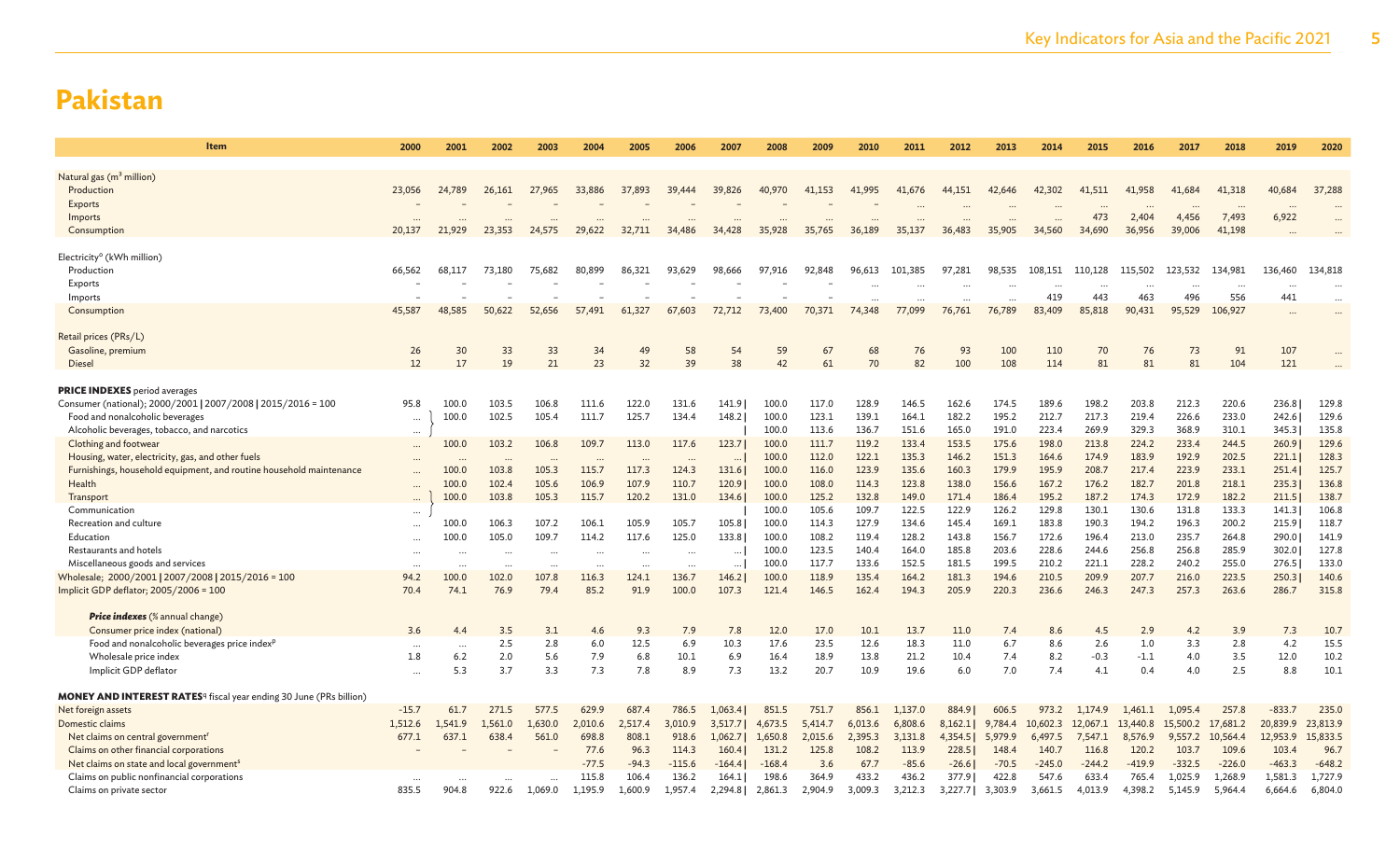| Item                                                                                                 | 2000          | 2001          | 2002           | 2003           | 2004           | 2005           | 2006             | 2007             | 2008             | 2009             | 2010             | 2011             | 2012             | 2013              | 2014               | 2015               | 2016               | 2017               | 2018               | 2019               | 2020               |
|------------------------------------------------------------------------------------------------------|---------------|---------------|----------------|----------------|----------------|----------------|------------------|------------------|------------------|------------------|------------------|------------------|------------------|-------------------|--------------------|--------------------|--------------------|--------------------|--------------------|--------------------|--------------------|
|                                                                                                      |               |               |                |                |                |                |                  |                  |                  |                  |                  |                  |                  |                   |                    |                    |                    |                    |                    |                    |                    |
| Broad money liabilities <sup>t</sup>                                                                 | 1,400.6       | 1,526.0       | 1,761.4        | 2,078.7        | 2.474.6        | 2,965.2        | 3,407.8          | 4,053.0          | 4.531.4          | 4.964.3          | 5,609.5          | 6,549.2          | 7,426.8          | 8,680.2           | 9.777.2            | 11.032.1           | 12,630.9           | 14,386.0           | 15,754.8           | 17,451.1           | 20,651.3           |
| Currency outside depository corporations                                                             | 355.7         | 375.4         | 433.8          | 494.6          | 577.0          | 666.4          | 741.3            | 840.4            | 976.8            | 1,146.1          | 1,289.4          | 1,495.2          | 1,667.2          | 1,929.8           | 2,169.1            | 2,547.0            | 3,323.2            | 3,898.8            | 4,374.4            | 4,935.4            | 6,127.0            |
| Transferable deposits                                                                                | 465.1         | 501.1         | 566.5          | 717.2          | 1.597.7        | 1,845.8        | 1,979.3          | 2,315.2          | 2,320.2          | 2,475.1          | 2,841.8          | 3,357.3          | 3,859.2          | 4,687.0           | 5,447.6            | 6,337.0            | 6,987.1            | 7,993.3            | 8,735.0            | 9,472.2            | 11,078.7           |
| Other deposits                                                                                       | 579.8         | 649.5         | 761.1          | 866.9          | 299.9          | 453.0          | 687.1            | 897.4            | 1,232.6          | 1,342.8          | 1,478.1          | 1,696.7          | 1,900.3          | 2,063.4           | 2,160.5            | 2,148.1            | 2,320.6            | 2,493.8            | 2,645.4            | 3,043.5            | 3,445.6            |
| Securities other than shares                                                                         |               | $\sim$        |                | $\cdots$       | $\cdots$       | $\cdots$       | $\ddotsc$        |                  | 1.9              | 0.3              | 0.2              | 0.1              | 0.1              | 0.0               | 0.0                | 0.0                | 0.0                | 0.0                | 0.0                | 0.0                | 0.0                |
| Liabilities excluded from broad money                                                                | 96.3          | 77.6          | 71.2           | 128.8          | 165.8          | 239.6          | 389.6            | 528.1            | 994.1            | 1,202.2          | 1,260.3          | 1,396.5          |                  | 1,620.3   1,710.8 | 1,798.3            | 2,209.9            | 2,271.1            | 2,209.9            | 2,184.5            | 2,555.2            | 3,397.6            |
| <b>Money supply (M2)</b> <sup>t</sup> (% annual change)                                              | 9.4           | 9.0           | 15.4           | 18.0           | 19.0           | 19.8           | 14.9             | 18.9             | $\ddots$         | 9.6              | 13.0             | 16.8             | 13.4             |                   | 12.6               | 12.8               | 14.5               | 13.9               | 9.5                | 10.8               | 18.3               |
| <b>M2</b> (% of GDP at current market prices)                                                        | 33.0          | 33.0          | 35.8           | 38.7           | 39.9           | 41.6           | 41.5             | 43.9             | 42.6             | 37.6             | 37.7             | 35.8             | 37.0             | 38.8              | 38.9               | 40.2               | 43.5               | 45.1               | 45.5               | 46.0               | 49.5               |
|                                                                                                      |               |               |                |                |                |                |                  |                  |                  |                  |                  |                  |                  |                   |                    |                    |                    |                    |                    |                    |                    |
| Interest Rates period averages (% per annum)                                                         |               |               |                |                |                |                |                  |                  |                  |                  |                  |                  |                  |                   |                    |                    |                    |                    |                    |                    |                    |
| On deposits                                                                                          |               |               |                |                |                |                |                  |                  |                  |                  |                  |                  |                  |                   |                    |                    |                    |                    |                    |                    |                    |
| Savings<br>Time: 6 months                                                                            | 5.8<br>7.2    | 5.7<br>7.4    | 3.5<br>6.3     | 1.7<br>2.2     | 1.0<br>1.5     | 1.2<br>3.6     | 1.7<br>4.5       | 2.1<br>5.1       | 4.9<br>5.8       | 5.1<br>6.5       | 5.0<br>6.9       | 5.3<br>7.4       | 5.7<br>6.6       | 5.9<br>6.1        | 6.3<br>6.5         | 4.7<br>5.3         | 3.7<br>4.5         | 3.5<br>4.3         | 4.1<br>4.8         | 8.6<br>9.0         | 5.9<br>5.8         |
| 12 months                                                                                            | 7.4           | 8.1           | 6.7            | 3.0            | 2.2            | 4.2            | 4.6              | 5.9              | 7.0              | 7.6              | 7.2              | 7.7              | 7.2              | 6.4               | 6.9                | 5.9                | 4.7                | 4.3                | 4.6                | 8.0                | 6.2                |
|                                                                                                      |               |               |                |                |                |                |                  |                  |                  |                  |                  |                  |                  |                   |                    |                    |                    |                    |                    |                    |                    |
| <b>GOVERNMENT FINANCE</b> fiscal year ending 30 June (PRs billion)<br><b>Consolidated Government</b> |               |               |                |                |                |                |                  |                  |                  |                  |                  |                  |                  |                   |                    |                    |                    |                    |                    |                    |                    |
| Total revenue and grants                                                                             | 512.5         | 553.0         | 624.1          | 720.8          | 824.5          | 919.4          | 1.120.9          | 1.327.2          | 1.530.0          | 1.883.4          | 2.128.6          | 2.298.4          | 2.601.4          | 3,011.5           | 3.831.1            | 3.953.4            | 4,475.8            | 4,962.0            | 5,265.0            | 4,933.7            | 6,305.7            |
| Total revenue                                                                                        | 512.5         | 512.5         | 541.0          | 601.9          | 794.0          | 900.0          | 1.076.6          | 1.298.0          | 1.499.4          | 1,850.9          | 2,078.2          | 2,252.9          | 2,566.5          | 2,982.4           | 3,637.3            | 3,931.0            | 4,447.0            | 4,936.7            | 5,228.0            | 4,900.7            | 6,272.2            |
| Current revenue                                                                                      | 512.5         | 512.5         | 541.0          | 601.9          | 794.0          | 900.0          | 1.076.6          | 1,298.0          | 1.499.4          | 1.850.9          | 2,078.2          | 2.252.9          | 2,566.5          | 2,982.4           | 3,637.3            | 3,931.0            | 4,447.0            | 4,936.7            | 5,228.0            | 4,900.7            | 6,272.2            |
| <b>Taxes</b>                                                                                         | 405.6         | 441.6         | 478.1          | 555.8          | 611.0          | 659.4          | 803.8            | 889.7            | 1,050.7          | 1,204.7          | 1,472.8          | 1,699.3          | 2,052.9          | 2,199.2           | 2,564.5            | 3,017.6            | 3,660.4            | 3,969.2            | 4,467.2            | 4,473.4            | 4,747.8            |
| Nontaxes <sup>v</sup>                                                                                | 106.9         | 70.9          | 62.9           | 46.1           | 183.0          | 240.7          | 272.9            | 408.3            | 448.7            | 646.2            | 605.3            | 553.5            | 513.6            | 783.2             | 1,072.8            | 913.4              | 786.6              | 967.5              | 760.9              | 427.3              | 1,524.4*           |
| Capital receipts                                                                                     |               |               |                |                |                |                |                  |                  |                  |                  |                  |                  |                  |                   |                    |                    |                    |                    |                    |                    |                    |
| Grants <sup>w</sup>                                                                                  |               | 40.5          | 83.1           | 118.9          | 30.5           | 19.4           | 44.3             | 29.3             | 30.6             | 32.5             | 50.5             | 45.5             | 34.9             | 29.1              | 193.8              | 22.4               | 28.8               | 25.3               | 37.0               | 33.0               | 33.5'              |
| Total expenditure and net lending                                                                    | 718.8         | 732.7         | 814.6          | 901.4          | 924.0          | 1.117.0        | 1.401.8          | 1.675.5          | 2.276.5          | 2.531.3          | 3.007.2          | 3.447.3          | 4.327.2          | 4.816.3           | 5.026.0            | 5.387.8            | 5.796.3            | 6.800.5            | 7.488.4            | 8.345.6            | 9.648.5            |
| Total expenditure                                                                                    | 722.0         | 735.5         | 826.5          | 920.9          | 936.0          | 1.170.8        | 1.486.0          | 1,809.0          | 2.309.5          | 2.490.4          | 2.999.5          | 3.406.9          | 4,245.4          | 4.437.5           | 5.140.5            | 5,538.0            | 5.995.8            | 6.891.3            | 7.438.3            | 8,282.5            | 9,687.2            |
| Current expenditure<br>Capital expenditure                                                           | 626.4<br>95.6 | 645.7<br>89.8 | 700.2<br>126.3 | 791.7<br>129.2 | 775.0<br>161.0 | 943.1<br>227.7 | 1.121.0<br>365.0 | 1.375.3<br>433.7 | 1.857.6<br>451.9 | 2.041.6<br>448.8 | 2.386.0<br>613.4 | 2.900.8<br>506.1 | 3,468.5<br>776.9 | 3.660.4<br>777.1  | 4.004.6<br>1,135.9 | 4,424.7<br>1,113.2 | 4.694.3<br>1,301.5 | 5.197.9<br>1,693.5 | 5,854.3<br>1,584.1 | 7,104.0<br>1,178.4 | 8,532.0<br>1,155.2 |
| Net lending <sup>x</sup>                                                                             | $-3.2$        | $-2.8$        | $-11.9$        | $-19.5$        | $-12.0$        | $-53.7$        | $-84.2$          | $-133.5$         | $-32.9$          | 40.9             | 7.7              | 40.4             | 81.8             | 378.8             | $-114.5$           | $-150.2$           | $-199.5$           | $-90.8$            | 50.1               | 63.2               | $-38.7$            |
| Current surplus/deficit                                                                              | $-113.9$      | $-133.2$      | $-159.2$       | $-189.8$       | 19.0           | $-43.0$        | $-44.4$          | $-77.4$          | $-358.2$         | $-190.7$         | $-307.9$         | $-647.9$         | $-902.0$         | $-678.0$          | $-367.3$           | $-493.7$           | $-247.3$           | $-261.1$           | $-626.3$           | $-2,203.3$         | $-2,259.9$         |
| Capital account surplus/deficit                                                                      | $-95.6$       | $-89.8$       | $-126.3$       | $-129.2$       | $-161.0$       | $-227.7$       | $-365.0$         | $-433.7$         | $-451.9$         | $-448.8$         | $-613.4$         | $-506.1$         | $-776.9$         | $-777.1$          | $-1,135.9$         | $-1,113.2$         | $-1,301.5$         | $-1,693.5$         | $-1,584.1$         | $-1,178.4$         | $-1,155.2$         |
| Overall budgetary surplus/deficit <sup>y</sup>                                                       | $-206.3$      | $-179.7$      | $-190.5$       | $-180.6$       | $-99.5$        | $-197.6$       | $-280.9$         | $-348.3$         | $-746.5$         | $-647.9$         | $-878.6$         | $-1.148.9$       | $-1.725.8$       | $-1.804.8$        | $-1.194.9$         | $-1.434.4$         | $-1,320.5$         | $-1,838.5$         | $-2,223.4$         | $-3,411.9$         | $-3,342.8$         |
| Financing                                                                                            |               |               |                |                |                |                |                  |                  |                  |                  |                  |                  |                  |                   |                    |                    |                    |                    |                    |                    |                    |
| Foreign borrowing (net)                                                                              | 69.7          | 120.7         | 83.1           | 113.0          | $-5.9$         | 120.4          | 148.9            | 147.2            | 151.3            | 149.7            | 188.9            | 107.7            | 128.7            | $-1.7$            | 511.7              | 181.0              | 370.5              | 541.4              | 785.2              | 416.7              | 895.5              |
| Domestic borrowing (net) <sup>z</sup>                                                                | 136.6         | 59.0          | 99.0           | 63.9           | 124.7          | 96.6           | 176.3            | 230.4            | 625.9            | 530.8            | 740.2            | 1,086.7          | 1,632.1          | 1,835.5           | 877.0              | 1,275.7            | 978.9              | ,322.4             | 1,475.2            | 3,028.2            | 2,480.8            |
| Use of cash balances <sup>aa</sup>                                                                   |               |               | 8.4            | 3.7            | $-19.3$        | $-19.4$        | $-44.3$          | $-29.3$          | $-30.6$          | $-32.5$          |                  |                  |                  |                   |                    | 17.5               |                    |                    | 2.0                |                    |                    |
| <b>Government Finance</b> (% of GDP at current market prices)                                        |               |               |                |                |                |                |                  |                  |                  |                  |                  |                  |                  |                   |                    |                    |                    |                    |                    |                    |                    |
| Total revenue                                                                                        | 12.1          | 11.1          | 11.0           | 11.2           | 12.8           | 12.6           | 13.1             | 14.0             | 14.1             | 14.0             | 14.2             | 12.5             | 12.8             | 13.3              | 14.5               | 14.4               | 15.0               | 15.5               | 15.2               | 12.7               | $15.0^{\circ}$     |
| <b>Taxes</b>                                                                                         | 9.6           | 9.5           | 9.7            | 10.3           | 9.8            | 9.3            | 9.8              | 9.6              | 9.9              | 9.1              | 10.0             | 9.4              | 10.2             | 9.8               | 10.2               | 11.0               | 12.4               | 12.5               | 13.0               | 11.6               | 11.4               |
| Total expenditure                                                                                    | 17.0          | 15.9          | 16.8           | 17.1           | 15.1           | 16.4           | 18.1             | 19.6             | 21.7             | 18.9             | 20.4             | 18.9             | 21.2             | 19.8              | 20.4               | 20.2               | 20.3               | 21.6               | 21.6               | 21.5               | $23.2*$            |
| Overall budgetary surplus/deficit                                                                    | $-4.9$        | $-3.9$        | $-3.9$         | $-3.4$         | $-1.6$         | $-2.8$         | $-3.4$           | $-3.8$           | $-7.0$           | $-4.9$           | $-6.0$           | $-6.4$           | $-8.6$           | $-8.1$            | $-4.7$             | $-5.2$             | $-4.5$             | $-5.8$             | $-6.5$             | $-8.8$             | $-8.0$             |
|                                                                                                      |               |               |                |                |                |                |                  |                  |                  |                  |                  |                  |                  |                   |                    |                    |                    |                    |                    |                    |                    |
| <b>EXTERNAL TRADE</b> fiscal year ending 30 June (PRs billion)                                       | 447.2         | 542.8         | 565.3          | 655.2          | 733.1          | 860.2          | 992.6            | 1.039.0          | 1,242.2          | 1,405.6          | 1,640.9          | 2,151.4          | 2,129.2          | 2,376.4           | 2.599.8            |                    | 2,185.4            | 2,168.8            | 2,594.3            | 3,184.1            | 3,436.5            |
| Exports, fob<br>Imports, cif                                                                         | 534.7         | 627.7         | 635.3          | 714.7          | 898.6          | 1.227.8        | 1.711.8          | 1.852.0          | 2.512.8          | 2.725.2          | 2.911.0          | 3,457.4          | 4.012.2          | 4.349.9           | 4.632.4            | 2,417.7<br>4.665.1 | 4.679.5            | 5.561.9            | 6.723.3            | 7,482.2            | 7,034.5            |
| Trade balance                                                                                        | $-87.6$       | $-85.0$       | $-70.1$        | $-59.5$        | $-165.6$       | $-367.6$       | $-719.2$         | $-813.0$         | $-1,270.6$       | $-1,319.6$       | $-1,270.1$       | $-1,305.9$       | $-1,883.0$       | $-1,973.5$        | $-2,032.5$         | $-2,247.4$         | $-2,494.1$         | $-3,393.2$         | $-4,129.0$         | $-4,298.1$         | $-3,598.0$         |
|                                                                                                      |               |               |                |                |                |                |                  |                  |                  |                  |                  |                  |                  |                   |                    |                    |                    |                    |                    |                    |                    |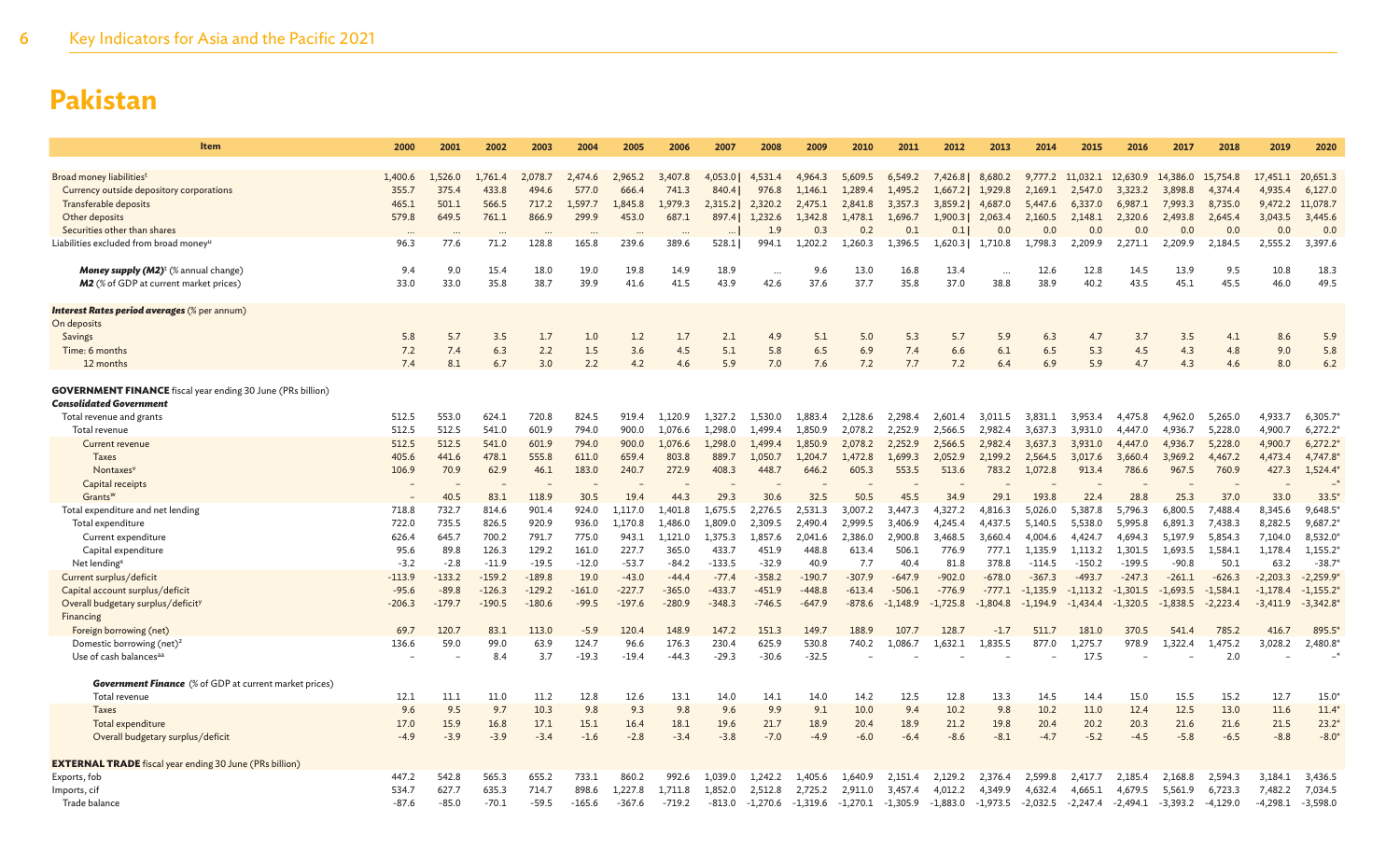| <b>Item</b>                                                                      | 2000     | 2001     | 2002     | 2003     | 2004     | 2005     | 2006     | 2007     | 2008              | 2009      | 2010      | 2011              | 2012      | 2013      | 2014              | 2015      | 2016      | 2017      | 2018      | 2019      | 2020      |
|----------------------------------------------------------------------------------|----------|----------|----------|----------|----------|----------|----------|----------|-------------------|-----------|-----------|-------------------|-----------|-----------|-------------------|-----------|-----------|-----------|-----------|-----------|-----------|
|                                                                                  |          |          |          |          |          |          |          |          |                   |           |           |                   |           |           |                   |           |           |           |           |           |           |
| <b>External Trade</b> (% annual change)                                          |          |          |          |          |          |          |          |          |                   |           |           |                   |           |           |                   |           |           |           |           |           |           |
| <b>Exports</b>                                                                   | 13.5     | 21.4     | 4.1      | 15.9     | 11.9     | 17.3     | 15.4     | 4.7      | 19.5              | 13.2      | 16.7      | 31.1              | $-1.0$    | 11.6      | 9.4               | $-7.0$    | $-9.6$    | $-0.8$    | 19.6      | 22.7      | 7.9       |
| Imports                                                                          | 14.6     | 17.4     | 1.2      | 12.5     | 25.7     | 36.6     | 39.4     | 8.2      | 35.7              | 8.5       | 6.8       | 18.8              | 16.0      | 8.4       | 6.5               | 0.7       | 0.3       | 18.9      | 20.9      | 11.3      | $-6.0$    |
| <b>Direction of Trade</b> calendar year (\$ million)                             |          |          |          |          |          |          |          |          |                   |           |           |                   |           |           |                   |           |           |           |           |           |           |
| Exports, total                                                                   | 8,876.5  | 9.211.4  | 9,886.0  | 11,929.0 | 13,287.5 | 16,049.3 | 16,895.1 | 17,782.0 | 20,207.5 17,522.1 |           | 21,485.2  | 25,433.2 24,784.1 |           | 25,162.8  | 24,731.3 22,139.5 |           | 20,547.1  | 21,503.7  | 23,163.4  | 23,337.8  | 22,235.5  |
| 1. United States                                                                 | 2.236.9  | 2.233.9  | 2.419.0  | 2,751.7  | 3.119.2  | 3,978.8  | 4,343.4  | 3.853.5  | 3,653.9           | 3,178.1   | 3.674.5   | 3.839.2           | 3.668.5   | 3,746.3   | 3.646.5           | 3.661.6   | 3,429.7   | 3,551.8   | 3,740.8   | 4,010.6   | 4,134.6   |
| 2. China, People's Republic of                                                   | 237.3    | 289.3    | 235.7    | 259.8    | 299.7    | 435.6    | 506.6    | 613.8    | 726.7             | 973.8     | 1,435.9   | 1,679.0           | 2,619.9   | 2,652.2   | 2,252.9           | 1.934.9   | 1,590.9   | 1,459.7   | 1,844.4   | 2,003.8   | 1,870.1   |
| 3. United Kingdom                                                                | 586.0    | 626.8    | 716.4    | 842.3    | 970.3    | 907.6    | 935.9    | 967.4    | 1,000.4           | 931.9     | 1,113.9   | 1,258.8           | 1,247.4   | 1,432.0   | 1,654.6           | 1,572.8   | 1,557.6   | 1,625.9   | 1,714.3   | 1,659.4   | 1,723.4   |
| 4. Germany                                                                       | 508.4    | 479.1    | 486.4    | 608.1    | 664.0    | 724.6    | 697.5    | 726.0    | 880.0             | 705.5     | 981.2     | 1.312.2           | 988.5     | 1.081.0   | 1.215.5           | 1.146.3   | 1.186.2   | 1.266.0   | 1,284.9   | 1.325.2   | 1,394.4   |
| 5. Afghanistan                                                                   | 121.9    | 142.8    | 223.2    | 408.6    | 464.9    | 1,065.1  | 991.5    | 837.7    | 1,447.6           | 1,357.6   | 1.684.7   | 2,660.3           | 2,099.3   | 1,998.1   | 1,879.1           | 1,722.2   | 1,369.8   | 1,389.7   | 1,211.2   | 1,192.6   | 870.9     |
| 6. United Arab Emirates                                                          | 560.0    | 697.1    | 834.5    | 1,121.0  | 982.0    | 1,256.2  | 1,241.8  | 2.114.7  | 2,009.8           | 1.477.8   | 1,834.9   | 1.921.0           | 2,872.9   | 1.775.1   | 1,324.1           | 899.0     | 784.7     | 832.7     | 927.0     | 1,105.8   | 1,096.3   |
| 7. Netherlands                                                                   | 237.2    | 241.5    | 264.5    | 316.8    | 367.8    | 378.3    | 433.9    | 453.0    | 560.1             | 390.9     | 408.1     | 535.4             | 449.2     | 627.5     | 684.7             | 666.9     | 650.8     | 757.8     | 941.1     | 1.042.0   | 1,094.6   |
| 8. Spain                                                                         | 160.1    | 167.3    | 189.3    | 268.2    | 321.5    | 386.0    | 476.3    | 486.6    | 491.0             | 406.1     | 474.1     | 569.7             | 503.5     | 602.5     | 789.8             | 782.3     | 837.3     | 905.0     | 922.6     | 947.2     | 794.8     |
| 9. Italy                                                                         | 217.6    | 251.3    | 275.9    | 401.9    | 530.7    | 582.8    | 621.6    | 682.6    | 702.2             | 550.4     | 642.2     | 777.5             | 521.4     | 641.8     | 767.2             | 618.1     | 667.3     | 700.5     | 763.1     | 809.3     | 719.6     |
| 10. Bangladesh                                                                   | 139.3    | 119.5    | 103.8    | 166.3    | 197.5    | 234.4    | 266.8    | 279.3    | 422.3             | 365.2     | 636.8     | 947.2             | 696.0     | 718.4     | 687.6             | 700.6     | 656.2     | 644.2     | 746.4     | 750.1     | 585.6     |
| Imports, total                                                                   | 10.721.9 | 10.165.5 | 11.238.1 | 13,048.5 | 17.757.7 | 25,410.8 | 29,825.8 | 32.593.9 | 42.326.6          | 31,645.0  | 37.537.0  | 43.578.3          | 43,813.3  | 43.775.2  | 47,544.9          | 43.989.6  | 46,998.3  | 57.286.2  | 60.121.2  | 50,006.6  | 45,787.7  |
| 1. China, People's Republic of                                                   | 537.9    | 485.0    | 699.6    | 957.6    | 1.499.2  | 2.348.7  | 2.914.9  | 4.164.2  | 4,738.1           | 3.774.2   | 5,247.7   | 6,470.7           | 6.687.6   | 6.626.3   | 9.588.4           | 11.019.0  | 13,680.2  | 15.356.3  | 14.213.4  | 12,380.8  | 12,477.2  |
| 2. United Arab Emirates                                                          | 1,139.4  | 1.302.0  | 1,317.8  | 1,455.1  | 1,772.6  | 2,620.0  | 3,408.4  | 2,766.9  | 3,777.9           | 3,454.1   | 5,247.8   | 6,818.8           | 7,210.8   | 7,751.5   | 7,077.2           | 5,734.7   | 6,202.1   | 7,530.4   | 8,662.0   | 6,317.3   | 4,480.7   |
| 3. United States                                                                 | 653.1    | 569.3    | 723.3    | 788.3    | 1.726.5  | 1,531.8  | 1,885.8  | 2,607.8  | 2,061.8           | 1,800.6   | 1,627.8   | 1,753.2           | 1.509.6   | 1,669.8   | 1,799.6           | 1.916.8   | 2,006.8   | 2,773.3   | 2,872.4   | 2,584.9   | 2,594.8   |
| 4. Saudi Arabia                                                                  | 1,136.9  | 1.137.6  | 1.315.2  | 1.416.8  | 2,067.4  | 2.819.4  | 3,033.2  | 4.011.8  | 5.954.9           | 3.488.4   | 3,837.9   | 4.668.3           | 4.283.5   | 3,847.2   | 4.417.4           | 3,006.8   | 1,843.1   | 2.729.4   | 3,197.0   | 2,449.6   | 1,895.6   |
| 5. Indonesia                                                                     | 168.3    | 187.3    | 287.5    | 266.0    | 470.7    | 684.3    | 808.9    | 877.0    | 1,191.7           | 653.7     | 675.7     | 929.8             | 1,351.3   | 1,208.3   | 2,107.2           | 2,041.8   | 2,088.8   | 2,578.2   | 2,399.9   | 2,221.0   | 2,405.6   |
| 6. Japan                                                                         | 607.5    | 527.7    | 675.4    | 861.9    | 1.153.0  | 1,633.5  | 1,872.4  | 1.655.0  | 1,724.3           | 1,284.1   | 1.594.7   | 1,860.3           | 1,875.4   | 1,963.2   | 1,753.0           | 1,725.9   | 1,961.4   | 2,283.6   | 2,284.3   | 1,359.5   | 1,139.3   |
| 7. Qatar                                                                         | 25.8     | 17.0     | 39.4     | 29.9     | 176.5    | 325.8    | 642.8    | 362.4    | 848.2             | 168.2     | 153.7     | 252.1             | 345.7     | 164.2     | 180.9             | 319.3     | 774.3     | 1,609.1   | 2,365.7   | 2,188.4   | 1,483.8   |
| 8. India                                                                         | 177.6    | 241.1    | 162.5    | 226.4    | 455.4    | 577.4    | 1,115.0  | 1,266.2  | 1,691.5           | 1,079.9   | 1,559.9   | 1,607.3           | 1.572.6   | 1.874.1   | 2.104.8           | 1,669.3   | 1.644.4   | 1,688.1   | 1,992.5   | 1,025.7   | 242.9     |
| 9. Kuwait                                                                        | 1.274.1  | 793.2    | 757.6    | 831.8    | 1,000.0  | 1,263.8  | 1,881.2  | 1.853.0  | 3,443.5           | 1.798.2   | 2,608.0   | 3,891.1           | 4,208.8   | 3,948.7   | 2,955.0           | 1,712.7   | 1,272.0   | 1,468.3   | 1.410.7   | 1,253.5   | 1,121.5   |
| 10. Thailand                                                                     | 198.2    | 174.6    | 209.5    | 231.8    | 345.4    | 538.3    | 625.5    | 594.9    | 598.5             | 598.7     | 872.4     | 827.0             | 716.6     | 715.7     | 730.1             | 852.7     | 920.0     | 1,279.4   | 1.429.7   | 1.064.2   | 896.9     |
| <b>BALANCE OF PAYMENTS</b> <sup>ab</sup> fiscal year ending 30 June (\$ million) |          |          |          |          |          |          |          |          |                   |           |           |                   |           |           |                   |           |           |           |           |           |           |
| Current account balance                                                          | $-217$   | 326      | 2,723    | 4.070    | 1,811    | $-1,534$ | -4.990   | $-6.878$ | $-13.874$         | $-9.261$  | $-3.946$  | 214               | $-4.658$  | $-2.496$  | $-3.130$          | $-2.815$  | $-4.961$  | $-12.270$ | $-19.195$ | $-13.434$ | $-4,449$  |
| Balance on goods                                                                 | $-1,412$ | $-1,269$ | $-294$   | $-359$   | $-1,257$ | $-4,450$ | $-8,321$ | $-9,572$ | $-14,834$         | $-12,540$ | $-11,452$ | $-10,427$         | $-15,652$ | $-15,355$ | $-16,590$         | $-17,267$ | $-19,146$ | $-25,998$ | $-30,903$ | $-27,612$ | $-21,109$ |
| Exports                                                                          | 8,190    | 8,933    | 9,140    | 10,974   | 12,461   | 14,481   | 16,572   | 17,301   | 20,448            | 19,126    | 19,680    | 25,369            | 24,718    | 24,802    | 25,078            | 24,090    | 21,972    | 22,003    | 24,768    | 24,257    | 22,536    |
| Imports                                                                          | 9,602    | 10,202   | 9,434    | 11,333   | 13,718   | 18,931   | 24,893   | 26,873   | 35,282            | 31,665    | 31,132    | 35,796            | 40,370    | 40,157    | 41,668            | 41,357    | 41,118    | 48,001    | 55,671    | 51,869    | 43,645    |
| Balance on services                                                              | $-2,794$ | $-3,142$ | $-2,617$ | $-2$     | $-1,338$ | $-3,357$ | $-4,550$ | $-4,309$ | $-6,593$          | $-3,468$  | $-1,774$  | $-2,029$          | $-3,305$  | $-1,564$  | $-2,650$          | $-2,976$  | $-3,546$  | $-4,661$  | $-6,426$  | $-4,970$  | $-3,316$  |
| Credit                                                                           | 1,501    | 1,464    | 2,027    | 2,712    | 2,642    | 3,315    | 3,740    | 4,107    | 3,564             | 4,087     | 5,213     | 5,745             | 5,013     | 6,724     | 5,345             | 5,872     | 5,456     | 5,915     | 5,851     | 5,966     | 5,437     |
| Debit                                                                            | 4.295    | 4,606    | 4.644    | 2,714    | 3,980    | 6,672    | 8,290    | 8,416    | 10,157            | 7,555     | 6,987     | 7,774             | 8,318     | 8,288     | 7,995             | 8,848     | 9,002     | 10,576    | 12,277    | 10,936    | 8,753     |
| Balance on primary income                                                        |          |          |          | $-2,211$ | $-2,207$ | $-2,386$ | $-2,667$ | $-3,582$ | $-3,923$          | $-4,407$  | $-3,282$  | $-3,017$          | $-3,245$  | $-3,669$  | $-3,955$          | $-4,599$  | $-5,345$  | $-5,014$  | $-5,437$  | $-5,610$  | $-5,459$  |
| Credit                                                                           |          |          |          | 170      | 187      | 437      | 784      | 940      | 1,613             | 874       | 561       | 716               | 826       | 488       | 508               | 644       | 610       | 696       | 726       | 578       | 479       |
| Debit                                                                            |          |          |          | 2,381    | 2.394    | 2.823    | 3,451    | 4.522    | 5,536             | 5,281     | 3.843     | 3,733             | 4,071     | 4.157     | 4.463             | 5,243     | 5.955     | 5,710     | 6,163     | 6,188     | 5,938     |
| Balance on secondary income                                                      | 3,989    | 4,737    | 5,634    | 6,642    | 6,613    | 8,659    | 10,548   | 10,585   | 11,476            | 11,154    | 12,562    | 15,687            | 17,544    | 18,092    | 20,065            | 22,027    | 23,076    | 23,403    | 23,571    | 24,758    | 25,435    |
| Credit                                                                           | 4,034    | 4,782    | 5,678    | 6,714    | 6,713    | 8,768    | 10,655   | 10,658   | 11,618            | 11,256    | 12,672    | 15,863            | 17,686    | 18,183    | 20,222            | 22,291    | 23,204    | 23,604    | 23,800    | 24,990    | 25,802    |
| Debit                                                                            | 45       | 45       | 44       | 72       | 100      | 109      | 107      | 73       | 142               | 102       | 110       | 176               | 142       | 91        | 157               | 264       | 128       | 201       | 229       | 232       | 367       |
| Capital account                                                                  |          |          | 110      | 1,133    | 82       | 685      | 241      | 304      | 121               | 455       | 175       | 161               | 183       | 264       | 1,857             | 375       | 273       | 375       | 376       | 229       | 285       |
| Credit                                                                           |          |          |          | 1,133    | 85       | 693      | 250      | 309      | 128               | 460       | 180       | 161               | 186       | 266       | 1,857             | 375       | 279       | 375       | 376       | 229       | 288       |
| Debit                                                                            |          | $\cdots$ | $\cdots$ |          | 3        | 8        | <b>q</b> | 5        |                   | -5        | -5        |                   | 3         | 2         |                   |           | 6         |           |           |           |           |
| Financial account                                                                | $-4,181$ | -642     | $-1,107$ | 487      | 1,211    | $-563$   | $-5,473$ | $-9,972$ | $-8,131$          | $-5,632$  | $-5,097$  | $-2,101$          | $-1,280$  | $-549$    | $-5,553$          | $-5,119$  | $-6,878$  | $-9,855$  | $-13,611$ | $-11,759$ | $-9,313$  |
|                                                                                  |          |          |          |          |          |          |          |          |                   |           |           |                   |           |           |                   |           |           |           |           |           |           |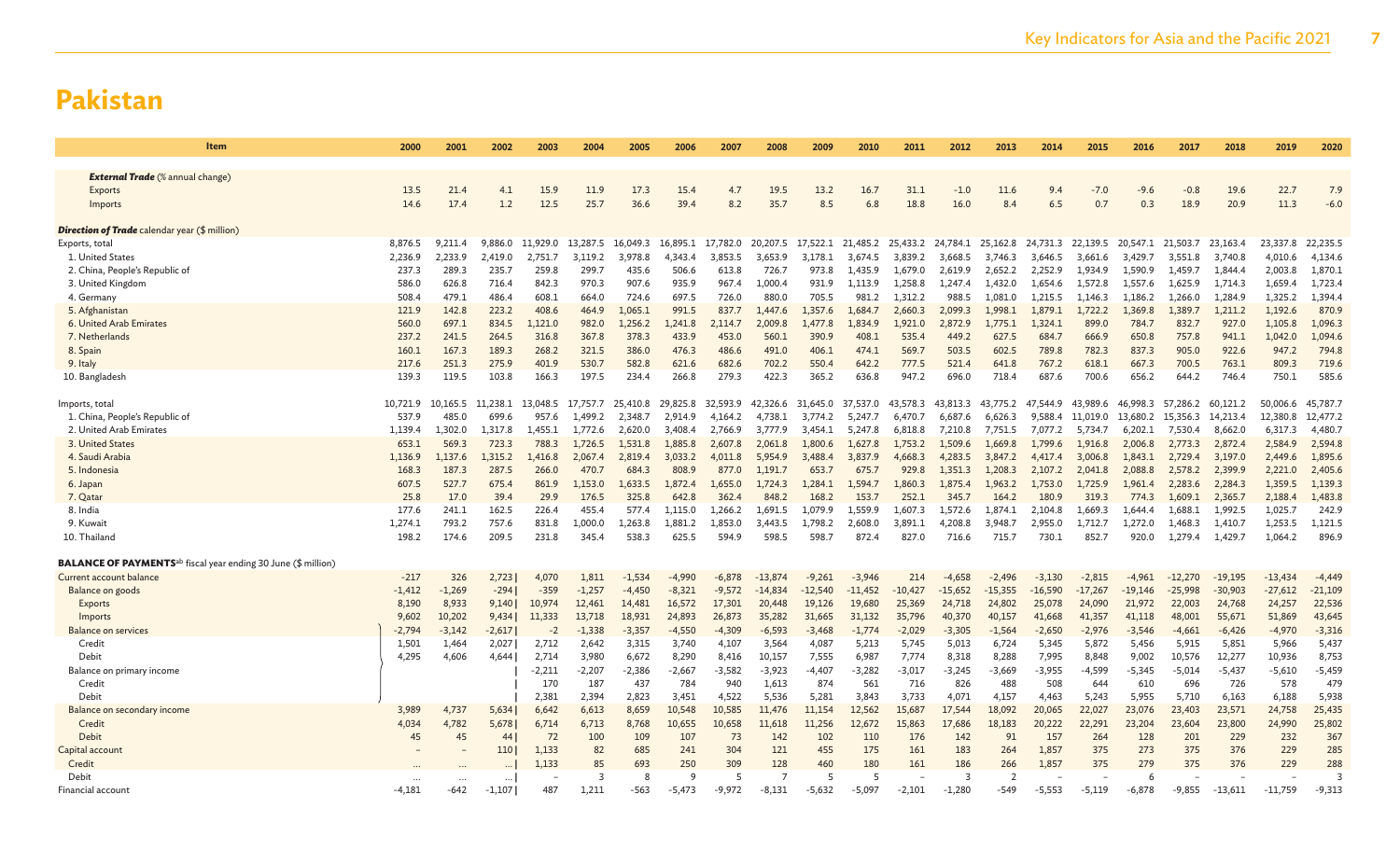| <b>Item</b>                                                    | 2000            | 2001          | 2002                  | 2003             | 2004          | 2005              | 2006         | 2007           | 2008              | 2009             | 2010          | 2011              | 2012              | 2013          | 2014          | 2015             | 2016            | 2017             | 2018             | 2019             | 2020               |
|----------------------------------------------------------------|-----------------|---------------|-----------------------|------------------|---------------|-------------------|--------------|----------------|-------------------|------------------|---------------|-------------------|-------------------|---------------|---------------|------------------|-----------------|------------------|------------------|------------------|--------------------|
|                                                                |                 |               |                       |                  |               |                   |              |                |                   |                  |               |                   |                   |               |               |                  |                 |                  |                  |                  |                    |
| Direct investment                                              | 473             | 286           | 483                   | $-771$           | $-906$        | $-1.459$          | $-3,450$     | $-5,026$       | $-5,335$          | $-3,695$         | $-2,075$      | $-1.591$          | $-744$            | $-1.258$      | $-1.572$      | $-960$           | $-2,374$        | $-2.320$         | $-2,772$         | $-1.436$         | $-2,652$           |
| Portfolio investment                                           | $-550$          | $-140$        | $-491$                | 239              | $-314$        | $-620$            | $-986$       | $-3,283$       | $-32$             | 1,073            | 65            | $-338$            | 144               | $-26$         | $-2,762$      | $-1,886$         | 429             | 250              | $-2,257$         | 1,274            | 409<br>$-\epsilon$ |
| <b>Financial derivatives</b><br>Other investment               |                 | $-788$        | $-1,099$              |                  | 2,431         | 1,516             | $-1,037$     | $-1,663$       |                   | $-3,010$         | $-3,087$      | $-172$            | $-680$            | 735           | $-1,221$      | $-2$<br>$-2,271$ | $-4,933$        | $-7,785$         | $-8,582$         | $-11,597$        | $-7,062$           |
| Net errors and omissions                                       | $-4,104$<br>505 | 626           | 928                   | 1,019<br>523     | 222           | $-7$              | 253          | 179            | $-2,764$<br>257   | 118              | $-60$         | 16                | $-80$             | $-309$        | $-422$        | $-33$            | 462             | 94               | $-933$           | $-58$            | 150                |
| Overall balance                                                | $-3,893$        | 310           | 2,654                 | $-5,239$         | $-904$        | 293               | $-977$       | $-3,577$       | 5,365             | 3,056            | $-1,266$      | $-2,492$          | 3,275             | 1,992         | $-3,858$      | $-2,646$         | $-2,652$        | 1,946            | 6,141            | 1,504            | $-5,299$           |
| Reserves and related items                                     | 3,893           | $-310$        | $-2,654$              | 5,239            | 904           | $-293$            | 977          | 3,577          | $-5,365$          | $-3,056$         | 1,266         | 2,492             | $-3,275$          | $-1,992$      | 3,858         | 2,646            | 2,652           | $-1,946$         | $-6,141$         | $-1,504$         | 5,299              |
| International investment position                              |                 |               |                       | $-26,544$        | $-27.791$     | $-29,117$         | $-35.379$    | $-50.754$      | $-52,298$         | $-54,822$        | $-59,164$     | $-59,824$         | $-63,760$         | $-70,991$     | $-76,339$     | $-76.771$        | $-89,881$       | $-103,903$       | $-112,631$       | $-118,688$       | $-121,056$         |
|                                                                |                 |               | $\cdots$              |                  |               |                   |              |                |                   |                  |               |                   |                   |               |               |                  |                 |                  |                  |                  |                    |
| <b>Balance of Payments</b> (% of GDP at current market prices) |                 |               |                       |                  |               |                   |              |                |                   |                  |               |                   |                   |               |               |                  |                 |                  |                  |                  |                    |
| Exports                                                        | 10.4            | 11.3          | 11.4                  | 11.9             | 11.6          | 12.1              | 12.1         | 11.4           | 12.0              | 11.4             | 11.1          | 11.9              | 11.0              | 10.7          | 10.3          | 8.9              | 7.9             | 7.2              | 7.9              | 8.7              | 8.6                |
| Imports                                                        | 12.1            | 12.9          | 11.8                  | 12.3             | 12.7          | 15.8              | 18.1         | 17.6           | 20.8              | 18.9             | 17.6          | 16.8              | 18.0              | 17.4          | 17.0          | 15.3             | 14.8            | 15.8             | 17.7             | 18.6             | 16.6               |
| Balance on goods                                               | $-1.8$          | $-1.6$        | $-0.4$                | $-0.4$           | $-1.2$        | $-3.7$            | $-6.1$       | $-6.3$         | $-8.7$            | $-7.5$           | $-6.5$        | $-4.9$            | $-7.0$            | $-6.6$        | $-6.8$        | $-6.4$           | $-6.9$          | $-8.5$           | $-9.8$           | $-9.9$           | $-8.0$             |
| Current account balance                                        | $-0.3$          | 0.4           | 3.4                   | 4.4              | 1.7           | $-1.3$            | $-3.6$       | $-4.5$         | $-8.2$            | $-5.5$           | $-2.2$        | 0.1               | $-2.1$            | $-1.1$        | $-1.3$        | $-1.0$           | $-1.8$          | $-4.0$           | $-6.1$           | $-4.8$           | $-1.7$             |
| Overall balance                                                | $-4.9$          | 0.4           | 3.3                   | $-5.7$           | $-0.8$        | 0.2               | $-0.7$       | $-2.3$         | 3.2               | 1.8              | $-0.7$        | $-1.2$            | 1.5               | 0.9           | $-1.6$        | $-1.0$           | $-1.0$          | 0.6              | 2.0              | 0.5              | $-2.0$             |
| <b>INTERNATIONAL RESERVES</b> as of end of period (\$ million) |                 |               |                       |                  |               |                   |              |                |                   |                  |               |                   |                   |               |               |                  |                 |                  |                  |                  |                    |
| Total                                                          | 2,056.3         | 4,234.8       |                       | 8,762.0 11,673.8 | 10,616.0      | 10,947.9 12,816.3 |              | 15,689.5       |                   | 8,903.0 13,770.6 | 17,210.3      | 18,094.1 13,796.8 |                   | 7,821.5       | 14,293.4      | 20,045.1         | 22,050.1        | 18,455.5         | 11,708.8         | 16,462.8         | 18,250.7           |
| Gold, national valuation                                       | 543.0           | 594.8         | 683.7                 | 732.8            | 817.0         | 915.0             | 1,273.1      | 1,645.4        | 1,708.8           | 2,452.4          | 2,864.4       | 3,566.2           | 3,555.3           | 2,665.5       | 2,486.3       | 2,215.4          | 2,399.6         | 2,690.7          | 2,534.2          | 3,041.6          | 3,659.0            |
| Foreign exchange                                               | 1,499.0         | 3,636.0       | 8,076.0               | 10,693.0         | 9.554.0       | 9,817.0           | 11,327.6     | 13,829.0       | 7,011.5           | 9,937.6          | 13,115.4      | 13,474.3          | 9,320.3           | 4,305.6       | 11,053.3      | 17,156.8         | 19,016.2        | 15,203.4         | 8,763.1          | 13,169.4         | 14,490.2           |
| Reserve position in the IMF                                    | 0.1             | 0.1           | 0.2                   | 0.0              | 0.0           | 0.0               | 0.0          | 0.0            | 0.2               | 0.2              | 0.2           | 0.2               | 0.2               | 0.2           | 0.2           | 0.2              | 0.2             | 0.2              | 0.2              | 0.2              | 0.2                |
| <b>SDRs</b>                                                    | 14.2            | 3.9           | 2.1                   | 248.0            | 245.0         | 215.9             | 215.6        | 215.0          | 182.6             | 1.380.5          | 1.230.3       | 1.053.5           | 921.0             | 850.2         | 753.6         | 672.8            | 634.1           | 561.2            | 411.4            | 251.6            | 101.3              |
|                                                                |                 |               |                       |                  |               |                   |              |                |                   |                  |               |                   |                   |               |               |                  |                 |                  |                  |                  |                    |
| <b>EXCHANGE RATES (PRs-\$)</b>                                 |                 |               |                       |                  |               |                   |              |                |                   |                  |               |                   |                   |               |               |                  |                 |                  |                  |                  |                    |
| End of period                                                  | 58.0            | 60.9          | 58.5                  | 57.2             | 59.1          | 59.8              | 60.9         | 61.2           | 79.1              | 84.3             | 85.7          | 90.0              | 97.1              | 105.7         | 100.5         | 104.9            | 104.8           | 110.4            | 138.8            | 154.9            | 159.6              |
| Average of period                                              | 53.6            | 61.9          | 59.7                  | 57.8             | 58.3          | 59.5              | 60.3         | 60.7           | 70.4              | 81.7             | 85.2          | 86.3              | 93.4              | 101.6         | 101.1         | 102.8            | 104.8           | 105.5            | 121.8            | 150.0            | 161.8              |
|                                                                |                 |               |                       |                  |               |                   |              |                |                   |                  |               |                   |                   |               |               |                  |                 |                  |                  |                  |                    |
| <b>EXTERNAL INDEBTEDNESS</b> as of end of year (\$ million)    |                 |               |                       |                  |               |                   |              |                |                   |                  |               |                   |                   |               |               |                  |                 |                  |                  |                  |                    |
| Total debt outstanding and disbursed                           | 33.093.6        | 32,028.7      | 33,946.3 36,643.6     |                  | 36,535.0      | 34.236.7 37.404.7 |              | 42,277.0       | 49,798.8 56,634.4 |                  | 63,097.8      |                   | 64,717.2 62,572.5 | 58,567.2      | 62.192.1      | 66.690.7         | 73,041.1        | 86.032.0         | 93,531.8         | 100,818.5        | $\cdots$           |
| Long-term debt                                                 | 29,824.1        | 28,694.4      | 30.143.6              | 33,037.9         | 33.150.1      | 31,271.5          | 34.364.7     | 38,399.0       | 43.815.1          | 46.123.6         | 48,172.8      | 51.136.4          | 50.861.8          | 48,802.7      | 51.704.4      | 53.858.2         | 58.685.5        | 69.658.5         | 78,167.8         | 83,195.3         | $\ldots$           |
| Public and publicly guaranteed                                 | 27,264.2        | 26,596.4      | 28, 145. 3 31, 418. 9 |                  | 31,613.1      | 30,308.0          | 33,457.7     | 37,205.7       | 40,631.1          | 42,858.6         | 43,699.8      | 45,377.4          | 45,243.8          | 43,989.7      | 46,977.4      | 49,119.2         | 52,560.8        | 61,067.7         | 67,261.3         | 71,112.8         | $\cdots$           |
| Private nonguaranteed                                          | 2,559.9         | 2,098.0       | 1,998.3               | 1,619.0          | 1,537.0       | 963.5             | 907.0        | 1,193.3        | 3,184.0           | 3,265.0          | 4,473.0       | 5,759.0           | 5,618.0           | 4,813.0       | 4.727.0       | 4.739.0          | 6,124.8         | 8,590.8          | 10,906.5         | 12,082.5         | $\cdots$           |
| Short-term debt                                                | 1,518.7         | 1.313.8       | 1,540.0               | 1,245.0          | 1,245.0       | 1,230.0           | 1,322.0      | 2,228.0        | 1,370.0           | 1,466.0          | 4,667.0       | 3,619.0           | 4,027.0           | 4,652.0       | 5,487.0       | 6,474.0          | 7,121.0         | 8,709.4          | 8,087.9          | 9,526.0          | $\cdots$           |
| Use of IMF credit                                              | 1,750.7         | 2,020.5       | 2,262.7               | 2,360.6          | 2,139.9       | 1,735.2           | 1,718.0      | 1,650.0        | 4,613.6           | 9,044.8          | 10,258.0      | 9,961.8           | 7,683.7           | 5,112.5       | 5,000.7       | 6,358.5          | 7,234.6         | 7,664.1          | 7,276.0          | 8,097.2          | $\cdots$           |
| External debt (% of GNI)                                       | 41.4            | 41.4          | 43.8                  | 40.9             | 34.6          | 29.1              | 27.8         | 28.4           | 30.0              | 34.6             | 36.3          | 30.7              | 28.3              | 25.7          | 25.9          | 25.1             | 26.7            | 28.7             | 30.3             | 37.0             | $\cdots$           |
| Total long-term debt (% of total debt)                         | 90.1            | 89.6          | 88.8                  | 90.2             | 90.7          | 91.3              | 91.9         | 90.8           | 88.0              | 81.4             | 76.3          | 79.0              | 81.3              | 83.3          | 83.1          | 80.8             | 80.3            | 81.0             | 83.6             | 82.5             | $\cdots$           |
| Short-term debt (% of total debt)                              | 4.6             | 4.1           | 4.5                   | 3.4              | 3.4           | 3.6               | 3.5          | 5.3            | 2.8               | 2.6              | 7.4           | 5.6               | 6.4               | 7.9           | 8.8           | 9.7              | 9.7             | 10.1             | 8.6              | 9.4              | $\ldots$           |
| Debt service (% of exports of goods and services)              | 28.4            | 28.4          | 23.4                  | 20.5             | 26.4          | 12.5              | 10.8         | 11.5           | 11.3              | 15.1             | 15.0          | 9.2               | 15.4              | 22.7          | 15.5          | 14.0             | 15.7            | 22.4             | 19.1             | 35.4             | $\cdots$           |
|                                                                |                 |               |                       |                  |               |                   |              |                |                   |                  |               |                   |                   |               |               |                  |                 |                  |                  |                  |                    |
| Debt Service transactions during the year (\$ million)         |                 |               |                       |                  |               |                   |              |                |                   |                  |               |                   |                   |               |               |                  |                 |                  |                  |                  |                    |
| Principal repayments on long-term debt                         | 1,588.1         | 1.957.5       | 1,782.9               | 1,635.3          | 2,957.3       | 1,466.8           | .,333.8      | 1,378.8        | 1,772.8           | 2,247.2          | 3,022.4       | 1,670.9           | 1,695.6           | 2,438.3       | 2.009.4       | 2,564.7          | 2,983.6         | 4,957.3          | 3,309.3          | 7,476.1          | 11,866.2           |
| Interest on long-term debt<br>Interest on short-term debt      | 858.4<br>78.4   | 755.6<br>57.4 | 738.6<br>55.0         | 783.4<br>35.0    | 702.6<br>32.0 | 681.7<br>55.7     | 808.<br>53.5 | 994.9<br>127.1 | 1,033.5<br>33.2   | 911.3<br>18.3    | 882.8<br>19.6 | 819.1<br>41.6     | 783.1<br>22.0     | 755.0<br>21.0 | 754.8<br>27.3 | 1,008.3<br>71.9  | 1,222.3<br>51.1 | 1,562.3<br>149.6 | 2,195.8<br>173.9 | 2,626.9<br>164.7 | 2,706.3            |
|                                                                |                 |               |                       |                  |               |                   |              |                |                   |                  |               |                   |                   |               |               |                  |                 |                  |                  |                  |                    |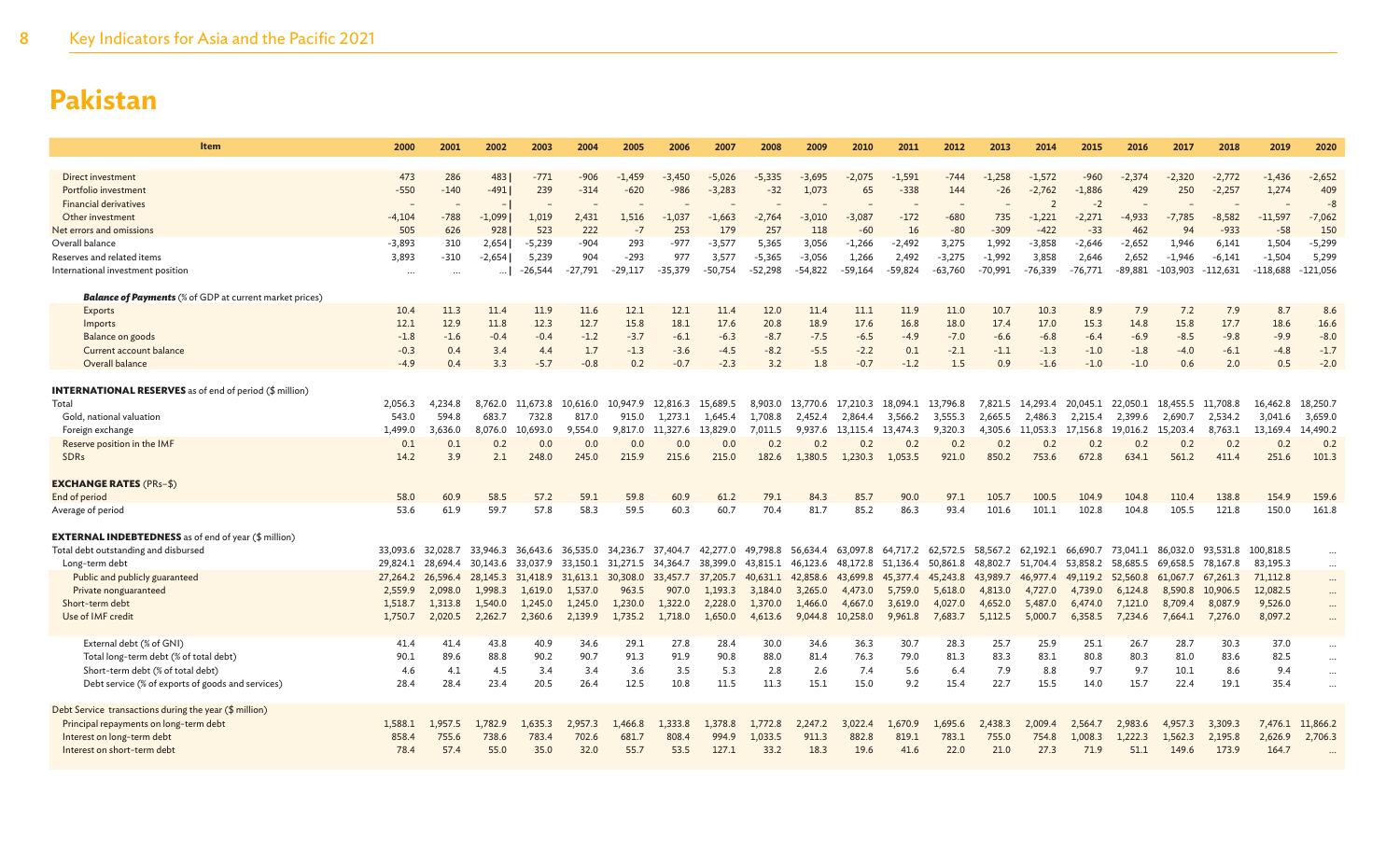| Item                             | 2000 | 2001 | 2002 | 2003   | 2004 | 2005 | 2006 | 2007 | 2008 | 2009 | 2010 | 2011 | 2012 | 2013 | 2014 | 2015 | 2016 | 2017 | 2018 | 2019 | 2020     |
|----------------------------------|------|------|------|--------|------|------|------|------|------|------|------|------|------|------|------|------|------|------|------|------|----------|
|                                  |      |      |      |        |      |      |      |      |      |      |      |      |      |      |      |      |      |      |      |      |          |
| Average terms of new commitments |      |      |      |        |      |      |      |      |      |      |      |      |      |      |      |      |      |      |      |      |          |
| Interest rate (% per annum)      | 6.0  | 2.8  |      | 2.0    |      | 2.3  | 4.8  | 3.9  | 2.2  |      | 2.4  | 1.4  | 2.1  | 2.0  | 3.6  | 2.4  | 2.9  |      | 4.8  |      | $\cdots$ |
| Maturity (years)                 | 13.0 | 20.1 | 25.3 | 19.7   | 23.0 | 23.0 | 20.4 | 24.4 | 23.0 | 23.3 | 22.0 | 26.3 | 21.2 | 21.1 | 17.7 | 18.4 | 16.7 | 13.0 | 11.7 | 9.1  | $\cdots$ |
| Grace period (years)             | 3.3  |      | 7.8  | $\sim$ | 6.9  | 7.4  | 8.8  | 8.0  | 5.4  | 6.6  | 7.4  | 5.5  | 6.3  | 4.8  | 6.7  | 5.8  | 4.6  | 5.0  | 4.8  | 2.8  | $\cdots$ |
| Grant element (%)                | 0.0  | 25.6 | 37.5 | 26.2   | 32.3 | 30.4 | 4.9  | 16.9 | 27.9 | 34.9 | 26.8 | 37.3 | 28.6 | 27.3 | 15.2 | 23.1 | 19.1 | 9.4  |      | 8.2  | $\cdots$ |

... = data not available; | = marks break in series; - = magnitude equals zero; 0.0 = magnitude is less than half of unit employed; \* = provisional, preliminary, estimate, budget figure; \$ = United States dollars; cif = co GDP = gross domestic product; GNI = gross national income; IMF = International Monetary Fund; km<sup>2</sup> = square kilometer; kWh = kilowatt-hour; L = liter; m<sup>3</sup> = cubic meter; NPISHs = nonprofit institutions serving households

Note: A base year represented as, e.g., 2005/2006, corresponds to the fiscal year (e.g., beginning 1 July 2005 and ending 30 June 2006) and related data are presented in the column for the single year during which most of

a For 2017, data refer to final values based on the 6th Population and Housing Census and presents population data according to the census day 18 March 2017, and may not be comparable with data for 2000–2016 and 2018–2020.

For 2000-2016 and 2018-2019, data refer to revised values of the midyear population projections by the National Institute of Population Studies (NIPS). For 2020, population data reported by the NIPS are based on the Census

- b For 2000, included in other services.
- c For 2000, includes electricity, gas, and water; financing, insurance, real estate, and business services. For 2001 onward, includes financial and insurance activities; and real estate activities.
- d Refers to refined activity participation rates. The refined activity participation rate is the currently active population expressed as a percentage of the population 10 years and older. This rate enables international c
- e Includes accommodation and food service activities.
- Includes information and communication.
- g Included in wholesale and retail trade; repair of motor vehicles and motorcycles.
- h Included in transportation and storage.
- i Includes NPISHs.
- Estimated as the difference between GDP at current market prices and the sum of private consumption expenditure and government consumption expenditure.
- k Derived from balance-of-payments data.
- Calculated using midvear population projections by the NIPS. Values may not tally with total population as of 1 July, which shows revised values of the midyear population projections by the NIPS for 2000-2016 and 2018-2019 final figures based on the 6th Population and Housing Census for 2017; and projection by the NIPS based on the Census 1998 for 2020.
- m Refers to period averages of fiscal year (July–June).
- n Data were derived using the conversion factor of 1 metric ton = 0.9842 tons. For 2001–2002, data for crude petroleum imports were derived using conversion factor of 1 barrel = 0.13 metric tons.
- o Refers to annual values for fiscal year (July–June).
- p For 2002-2008, growth rates were calculated using price indexes with base year 2000/2001 = 100 for food, nonalcoholic beverages, alcoholic beverages, tobacco, and narcotics. For 2009 onward, growth rates were calculated with base year 2007/2008 = 100 (for 2009–2019) and base year 2015/2016 = 100 (for 2020) for food and nonalcoholic beverages only.
- q Prior to June 2008, the coverage was limited to data from the central bank and scheduled banks only. In June 2008, the coverage was enhanced to include development finance institutions, microfinance banks, and deposit-ac In July 2012, the coverage was enhanced to include money market funds. Therefore, the estimates are not comparable with analytical accounts of the banking sector (published up to June 2008) and monetary aggregates of weekl on data of the central bank and scheduled banks (published prior to June 2008).
- r For 2000–2003, refers to net claims on general government, which include the central government and provincial governments.
- s For 2000–2003, included in net claims on general government.
- t For 2000-2007, the term "broad money liabilities" refers to broad money aggregate M2. For 2008 onward, coins in circulation issued by the central government are outside the scope of the Depository Corporations Survey, an
- u Includes deposits excluded from broad money, securities other than shares excluded from broad money, loans, financial derivatives, shares and other equity, and other items (net).
- v Includes surplus of autonomous bodies and grants.
- w Refers to foreign grants.
- x Includes statistical discrepancy.
- y Derived by calculating the difference between total revenue and grants and total expenditure and net lending.
- z Refers to banks and nonbanks.
- aa Refers to privatization proceeds.
- ab For 2000-2002, data are based on the IMF's Balance of Payments Manual (fifth edition). For 2003 onward, data are based on the IMF's Balance of Payments and International Investment Position Manual (sixth edition).

#### **Sources:**

Population For 2000–2015 and 2017: Pakistan Bureau of Statistics (PBS). Official communication, 9 July 2021; past communication.

For 2016 and 2018–2020: Government of Pakistan, Ministry of Finance (MOF). Pakistan Economic Survey 2020-21. http://www.finance.gov.pk/survey\_2021.html (accessed 24 June 2021); past releases.